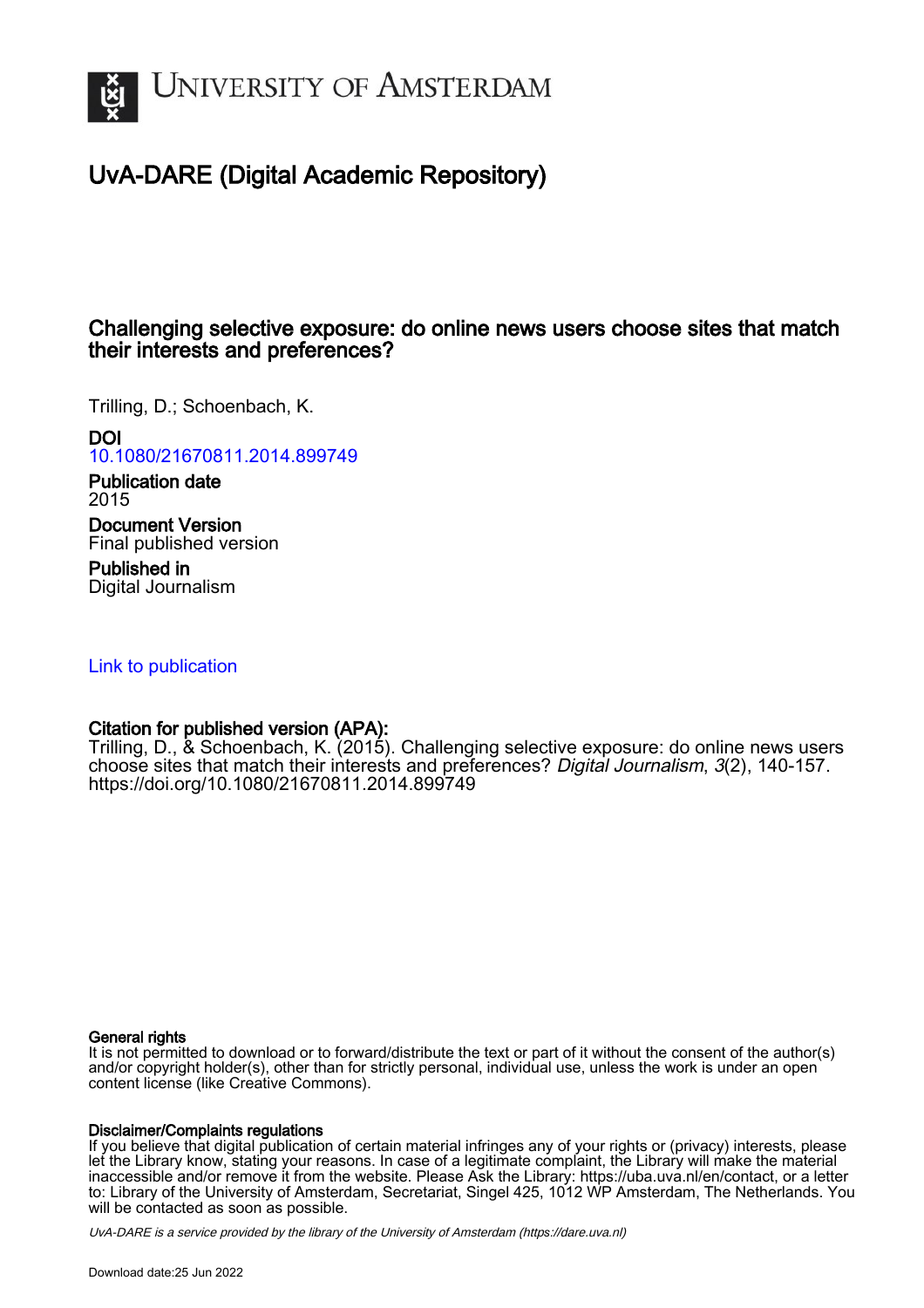# CHALLENGING SELECTIVE EXPOSURE Do online news users choose sites that match their interests and preferences?

### Damian Trilling and Klaus Schoenbach

Today's online news environment has made it easy to select outlets covering the topics one is interested in and the political viewpoints one shares. Previous research often examined either the diversity of news content or the audience's choices. This study of online news use in Austria does both to assess audience selectivity systematically. It first investigates the topics and bias of news sites based on a content analysis ( $N = 2069$ ), before survey data ( $N = 2829$ ) are used to investigate how far online news users select outlets that match their preferences. Content differences exist to some extent, but people hardly match them with their personal preferences. We conclude that, across the population, there is a substantive interest in generalinterest digital journalism. In contrast to what selective exposure research suggests, factors other than interests and orientation might guide the choice for a specific news site.

KEYWORDS content analysis; fragmentation; news audiences; online news; selective exposure; survey

#### Introduction

Routledge

Since the advent of the internet, a wide range of different online news outlets has been available for free. Never before have even the most specialized outlets been as accessible as they are now. The increasing possibilities for finding news exactly on topics one is interested in were initially lauded as a liberation (e.g., Negroponte [1995\)](#page-15-0). But before long others started to warn about the consequences of the ensuing fragmented media use: the overwhelming choice of alternative content might make people avoid political news (e.g., Prior [2005;](#page-15-0) Sunstein [2001](#page-15-0)) or turn only to sources that fit their pre-existing opinions (e.g., Chaffee and Metzger [2001](#page-13-0); Pariser [2011\)](#page-15-0): left-leaning people could consume left-wing news, right-leaning people right-wing news, and thus fuel a process of increasing polarization (Iyengar and Hahn [2009;](#page-14-0) Stroud [2011](#page-15-0)). Consequently, scholars pursuing this stream of research expect the emergence of "issue publics", "filter bubbles" and "echo chambers". These observations are theoretically rooted in the concept of selective exposure, originating from Festinger's theory of cognitive dissonance (Festinger [1957\)](#page-14-0): whenever possible, people expose themselves to standpoints they agree with and avoid anything that might be in conflict with what they think.

There is some evidence that news site visitors often pursue their very own interests (which may be in sports or celebrities) and are not that much exposed to political news content any more (Tewksbury [2003\)](#page-15-0). Nevertheless, pessimists' positions that fear

> Digital Journalism, 2015 Vol. 3, No. 2, 140–157, http://dx.doi.org/10.1080/21670811.2014.899749 2014 Taylor & Francis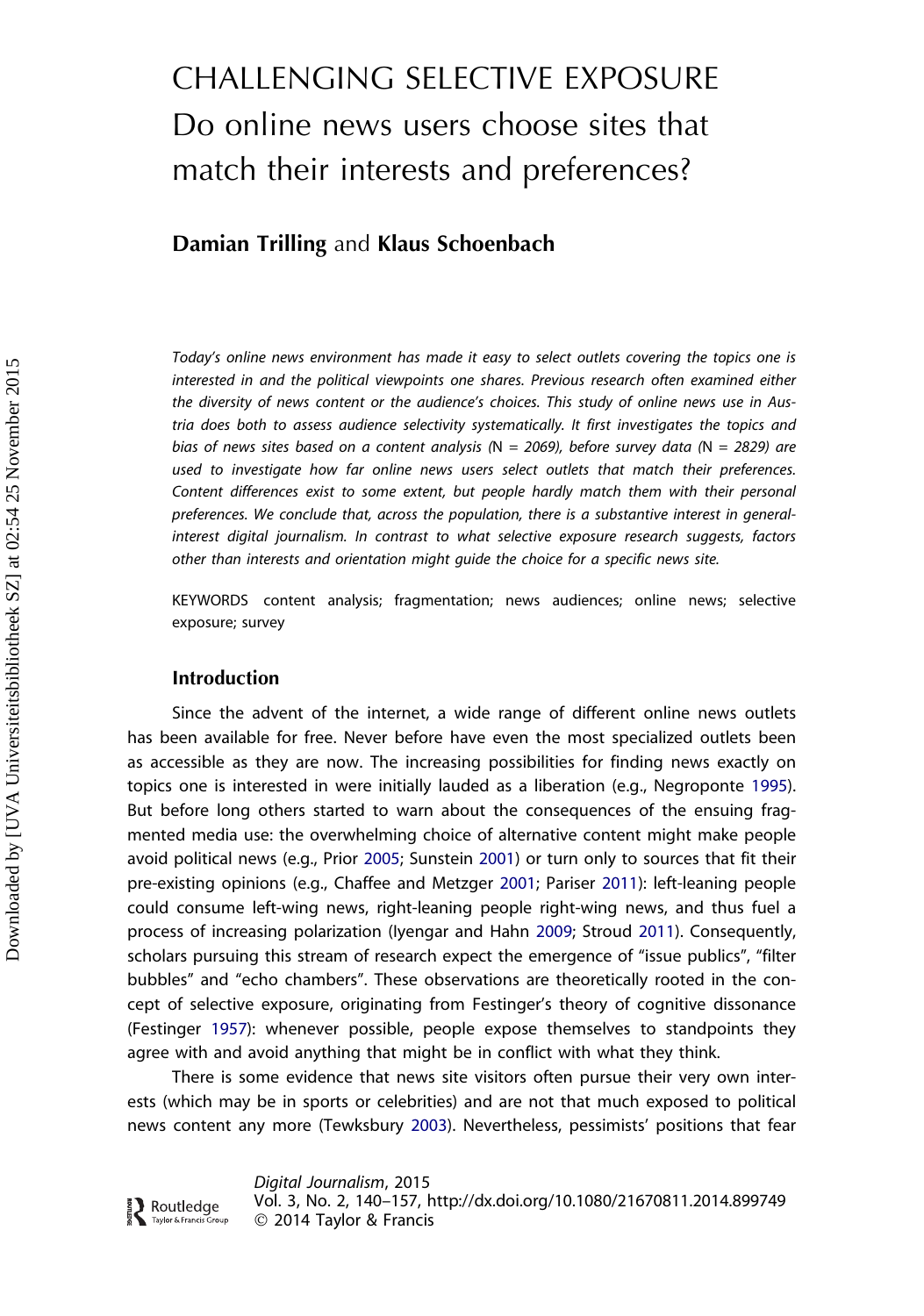an extensive fragmentation of the audience along lines of thematic interests and political viewpoints might exaggerate matters. A number of studies suggest more complex relationships (Holbert, Garrett, and Gleason [2010\)](#page-14-0): while there is a long tradition of research that confirms that people seem to select information according to their political predispositions (Frey [1986](#page-14-0); Lazarsfeld, Berelson, and Gaudet [1944](#page-14-0); Sears and Freedman [1967;](#page-15-0) Zillmann and Bryant [1985\)](#page-16-0), newer studies have nuanced this picture and provided evidence that conflicting sources are not eschewed completely (Garrett, Carnahan, and Lynch [2011;](#page-14-0) Garrett [2009a](#page-14-0), [2009b](#page-14-0); Johnson, Zhang, and Bichard [2010](#page-14-0); Kobayashi and Ikeda [2009;](#page-14-0) Stroud [2008;](#page-15-0) Webster [2011](#page-16-0)).

For example, those who expose themselves to partisan websites indeed are mainly supporters of the respective candidate, party or policy. But partisans also use an above-average level of general-interest news (Bimber [2001](#page-13-0); Zaller [1992](#page-16-0)). And virtually all users of specialized low-reach online outlets in the so-called "long tail" use mainstream online and TV outlets as well (Webster and Ksiazek [2012](#page-16-0)). In other words, audiences of very small outlets are usually found within the audiences of larger ones and use specialized outlets on top of their mainstream media diet. While one cannot exclude the possibility that the consumers of specialized media are also very selective when consuming mainstream news, on these mainstream sites, they are at least occasionally exposed to some content that they would not encounter on partisan sites.

Examining the audiences of online news outlets, the key question is to what extent do different factors explain why people choose a specific outlet. While one could think of a number of reasons for such a choice—such as the reputation of a source, its presentation style or user-friendliness, most studies in the tradition of selective exposure and fragmentation implicitly or explicitly explain a user's choice for a specific online outlet by the content that fits the user's expectations. Surprisingly, only a few studies that claimed to find selective exposure investigated empirically whether they really provide the specialized content that is assumed to guide people's media choices. In other words, are the outlets that are used by liberals really liberal? And do outlets that are used by people who are more interested in celebrities than in institutional politics really cover more celebrities than other channels do?

In order to help to close this gap, this study investigates if the alleged link between content differences and user interests exists. Focusing on only one aspect of media choice—selectivity in terms of topics and political orientations—this study of the Austrian online news landscape investigates how far the content of selected online news sources really differs and whether it actually fits the audiences' interests and preferences. Of course, selection processes also occur offline. Surely, a financial newspaper will draw a specific audience. But in an offline media environment, the number of such specialized media is limited, and access to them can be difficult, especially when not living in a big city. On the internet, in contrast, the offer of specialized outlets is tremendously higher and, at the same time, these outlets are easily accessible for everyone. Therefore, selection processes can be expected to be more visible online, and audience selectivity to become more important.

For example, in Austria, the country under study, the availability of offline news outlets—such as local print dailies, local radio or freesheets—depends heavily on the region of residence, while all online news outlets are equally accessible to all citizens regardless of their place of residence. Similarly, as all outlets that we study can be used free of charge, affordability can be eliminated as a reason to choose a specific outlet.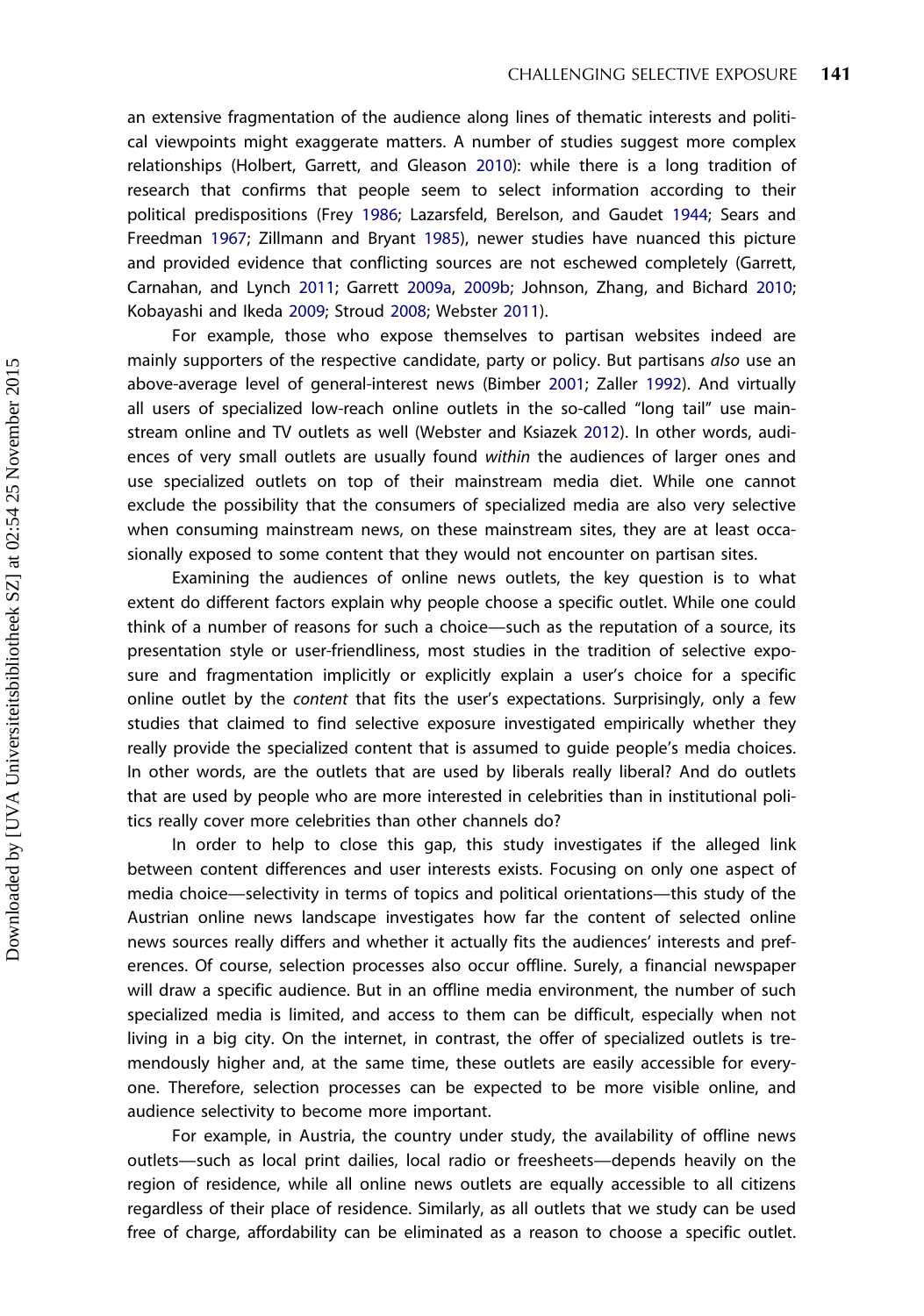This is important, as it has been repeatedly shown that paying intent for online news is extremely low (Chi and Lee [2013](#page-14-0); see also Gentzkow [2007](#page-14-0)) and would therefore be a driving force in the decision about which outlet to use. While there might be a tendency to establish business models that make people pay for journalistic content (socalled pay-walls), the online news environment can still be described as largely free of charge. In such a free online news environment, spatial and financial constraints that mattered a lot in the offline media environment are largely eliminated. Their absence gives room to personal preferences and interests, which therefore can be expected to be major driving forces in the choice for a news outlet. This proposition is investigated in this study.

#### Content Fragmentation and Audience Fragmentation

Combining a media effects and an audience selectivity perspective, Slater [\(2007\)](#page-15-0) has argued that partisan media outlets lead to more political polarization—and that in response, the outlets become even more partisan to cater to their audiences, fueling a spiral process. If this process occurs and the argument holds true that in today's highchoice media environment, partisans can easily find partisan outlets and that this increases political polarization, two conditions have to be met:

- (1) There are outlets that really differ from others in topics covered and political viewpoints supported.
- (2) People clearly prefer the outlets that cater more than others to their own thematic interests and political viewpoints.

Referring to an argument put forward by Webster ([2011](#page-16-0)), we argue that news consumers' rational choices are bounded: even if they want to be selective, their choice is constraint by structural factors, like the existence of outlets that fit their preferences. One could object that people can also be selective within a news outlet. This is true, but even if people spend more attention on those news stories that fit their opinions and interests, they cannot help being confronted by some other content as well—a form of incidental learning that also has been dubbed a "trap effect" (Schoenbach, De Waal, and Lauf [2005\)](#page-15-0). Therefore, we are mainly interested in the news outlets people regularly use and restrict our analysis to the outlet level. In other words, we investigate which outlets people regularly use; we do not aim to explain the selection of an individual news story.

So, to what extent does the structure of the online media landscape provide users with the possibility of engaging in selective exposure? According to the Theory of the Niche (Dimmick and Rothenbuhler [1984](#page-14-0)), media outlets seek their own niche and have to minimalize the overlap between the gratifications they offer to their potential users and the gratifications offered by their competitors. This would lead to a high diversity of outlets. But maybe this happens to a lesser extent than one might think: for instance, online news outlets, just like newspapers (e.g., Lewis, Williams, and Franklin [2008](#page-15-0)), seem to depend heavily on copy from press agencies—which, inevitably, leads to content overlap and less difference (Paterson [2005](#page-15-0)). Thus, in French online media, coverage centers on a small number of topics that receive huge attention across all outlets (Smyrnaios, Marty, and Rebillard [2010\)](#page-15-0), and also the rank order of topics covered in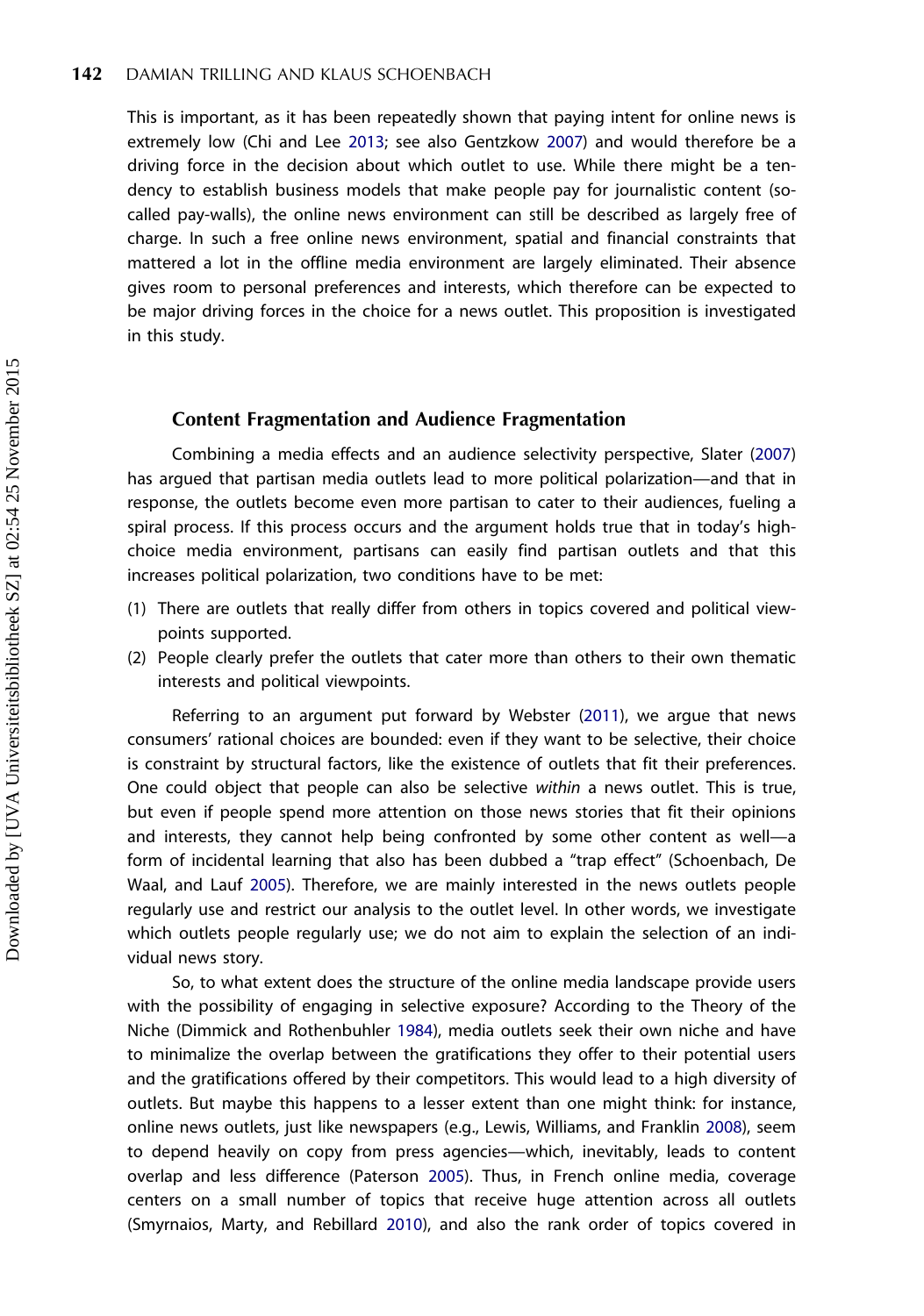different types of American online outlets is similar—a case of intermedia agenda-setting (Lee [2007](#page-15-0)). And, more generally, similar routines that journalists employ across media can lead to similar news products. It would be premature, however, to assume that there are no possibilities for selective exposure and that *all* online news sites are just different outlets for the same stories: in Austria, although the topics may be similar, the share of articles written exclusively for the website of online media seems to vary greatly between outlets and over time (Brantner, Lojka, and Wippersberg [2009\)](#page-13-0).

In addition, the structure of the specific content offered depends on the country's media landscape: North and Central European media systems differ from the United States in terms of the political structure and how extensively media are partisan (Bakker and Paterson [2011](#page-13-0); Hallin and Mancini [2004;](#page-14-0) Perlmutter [2008](#page-15-0); Tenscher [2008](#page-15-0); Van der Meer et al. [2012](#page-16-0)). Thus, the extent to which people expose themselves to divergent viewpoints differs per country, which is caused by more or less party-aligned sources (Goldman and Mutz [2011\)](#page-14-0). If an agent's behavior is bounded by structural constraints, as Webster [\(2011\)](#page-16-0) states, it is far from obvious that the vast majority of research on selective exposure and fragmentation, which has been conducted in the United States (for an extensive overview, see Stroud [2011\)](#page-15-0), describes a universal phenomenon.

Our study sets out to test selective exposure to news in a non-US context, in Austria. In Hallin and Mancini's typology of politics–journalism relationships, Austria is commonly placed into the category of Northern and Central European (democraticcorporatist) media systems. But Austrian journalism seems to be characterized more strongly by political parallelism and therefore is said to be more partisan than in other countries of this group (Karmasin et al. [2011;](#page-14-0) Seethaler and Melischek [2006](#page-15-0)). This should make selective exposure more likely to occur (Goldman and Mutz [2011\)](#page-14-0).

#### Hypotheses

This study aims to test the argument that selective exposure takes place because of (1) the thematic and ideological diversity of online news that (2) is then used by those whose interests they fit the most. To address both aspects, we pose two sets of hypotheses: our first set addresses content specialization and the second set asks how far people match their content preferences with their patterns of exposure. If both sets receive support, the fragmentation hypothesis as a whole—stating that people use media based on their content characteristics (e.g., Tewksbury [2005\)](#page-16-0)—receives support as well. So, first, we examine if content requirements for such a selective behavior are met. Then, we test if people indeed avoid outlets the way the fragmentation hypothesis suggests, i.e., based on content differences.

H1a: Online news outlets differ significantly in terms of the topics they cover.

H1b: Online news outlets differ significantly in terms of political bias of their coverage.

After having established thematic and political differences between outlets, we can test the following hypotheses:

H2a: People prefer those outlets that serve their thematic interests.

H2b: People prefer those outlets that share their political viewpoints.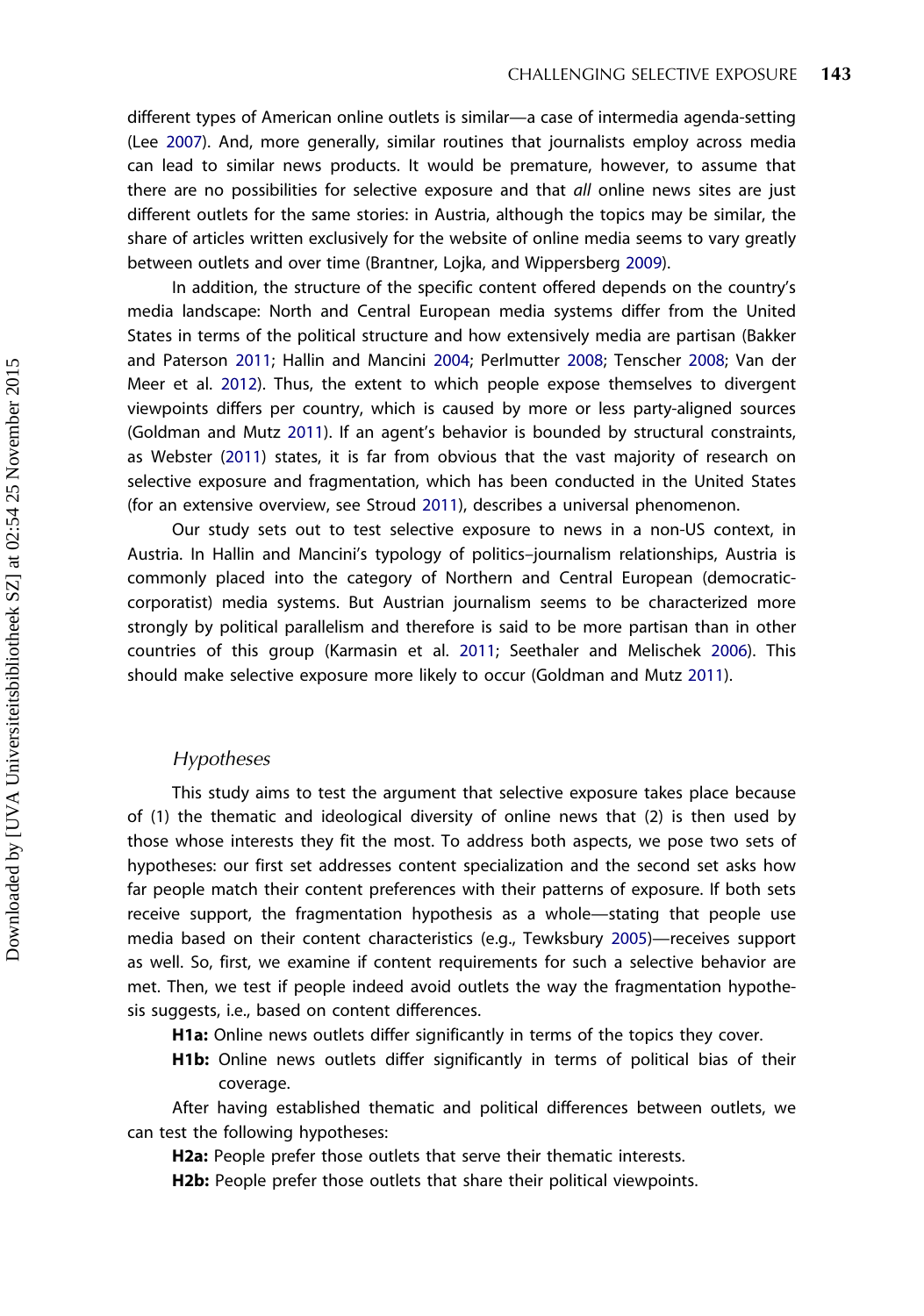#### Method

#### Content Analysis

We test our hypotheses with nine news outlets of different types (Table 1). As our study aims to investigate the general mechanism of audience selectivity, they mainly serve as examples on which we test the hypotheses. To ensure that the hypothesized differences can actually occur within our sample, we aimed to maximize the diversity of these examples beforehand and included both journalistic and not primarily journalistic sources, conservative and progressive media: a portal hosted by an emailprovider, an automated news aggregator, the website of regional, tabloid popular national, conservative and progressive national newspapers, the website of a weekly magazine and the website of a public service broadcaster. All of these outlets are widely used sources for Austrians to keep up with news and current affairs (Trilling and Schoenbach [2013\)](#page-16-0) and therefore belong to those sources that potentially can shape public discourse. For this reason, inclusion of such different outlets was important: we are interested in what readers encounter on their frequently used news sites, be it content written by its own staff, copy from press agencies or aggregated content as in the case of the aggregator Google News.

From these outlets, we retrieved all news items published in the week November 9–15, 2011 via the website's RSS feeds—a week in which no unusual news events took place.<sup>[1](#page-12-0)</sup> From these feeds, we generated a database of URLs, article titles and teasers. Subsequently, all articles were downloaded automatically. Coding was performed by four trained coders based on a random sample of up to  $N = 250$  articles per outlet.

The main topic (intercoder reliability test with  $N = 75$ : Krippendorff's  $\alpha = 0.95$ ) of the article was coded with 37 categories. If a second topic was present, it was coded in a separate variable as well ( $\alpha = 0.74$ ). The second topic was defined as the topic to which less space was devoted in the article. These fine-grained topic measures were later aggregated to broader categories to match them with the categories available in the survey dataset (see below). For an overview of the categories and the sub-categories that form the merged categories, see Appendix A.

Political bias, i.e., positivity/negativity towards the major Austrian political parties, was coded as coder estimates on a five-point scale from extremely negative to extremely positive for each political party. The coders were instructed to base their coding on the question of whether the party would perceive the coverage as good for them.

| ARI F |
|-------|
|-------|

Overview of news outlets included in the sample

| Medium         | Type                                       | Articles published |
|----------------|--------------------------------------------|--------------------|
| gmx.at         | Portal hosted by email-provider            | 734                |
| news.google.at | Automated news aggregator                  | 164                |
| kleine.at      | Website of regional newspaper              | 520                |
| krone.at       | Website of tabloid newspaper               | 384                |
| kurier.at      | Website of popular national daily          | 125                |
| news.at        | Website of weekly magazine                 | 64                 |
| orf.at         | Website of public service broadcaster      | 644                |
| presse.at      | Website of conservative national newspaper | 546                |
| standard.at    | Website of progressive national newspaper  | 426                |
| Total N        |                                            | 3607               |
|                |                                            |                    |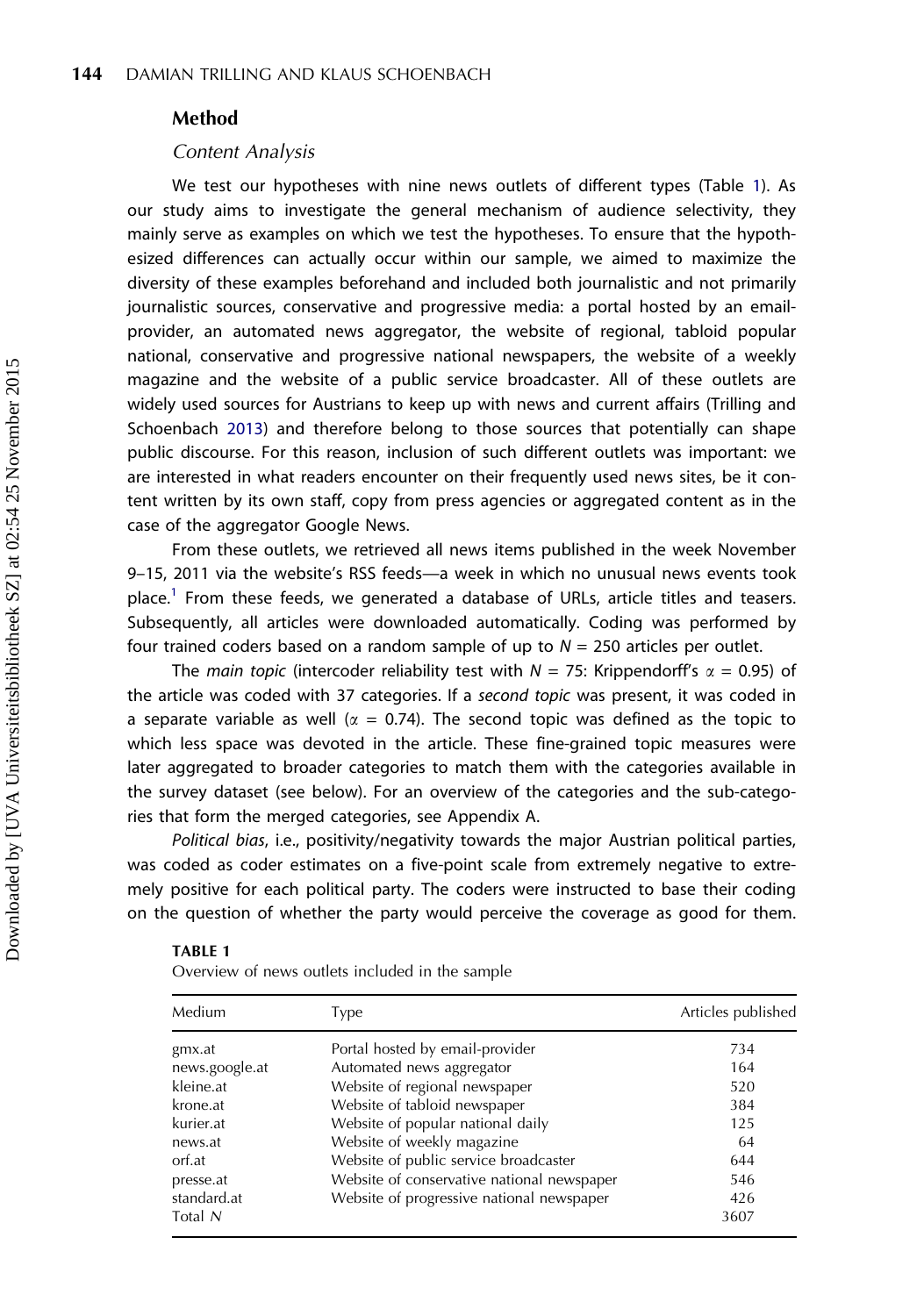It was not necessary that the author made an explicit judgment—rather, clearly negative topics like scandals and clearly positive topics like overwhelming victories in elections were coded as such. To maximize reliability, a number of examples were provided. Therefore, even though one might fear that the conceptualization could lead to arbitrary coder decisions (Goldman and Mutz [2011\)](#page-14-0), the measurement delivered α values between 0.93 and 1.0.

The descriptive statistics of all variables are presented in Appendix A.

#### Survey

The audience data draw on a secondary analysis of data collected for a study on patterns of news use in Austria (Trilling and Schoenbach [2013](#page-16-0)). This Web-based survey draws on a large sample representative for the Austrian population aged 14 years and older with internet access. From a panel with about 201,000 members, research bureau Marketagent drew a sample. Quota were used to match age and place of residence with the Austrian population. The survey was in the field in November 2010. Obviously, it would be preferable to have survey data of exactly the same period as content analysis data, but as this is a secondary analysis of the dataset, and as the content data could not be collected retrospectively, this was not possible. However, as news preferences are unlikely to be subject to short-term changes, we feel confident that the gap of 12 months between the two data collections is acceptable. The survey had a response rate of 17 percent, resulting in a sample size of 2954 after removal of invalid cases. While the response rate is lower than desired, it is unlikely to affect our results greatly, as we do not aim to provide an accurate estimate about, for instance, total levels of exposure in the population, but want to test the occurrence of a media effect among media users. For the purpose of this paper, we further removed 125 respondents under the age of 18 years, as adolescents' media behavior was not the focus of our study. Therefore, our analyses are based on a sample of  $N = 2829$ .

Exposure to news outlets was measured as the number of days in a typical week. For this paper, we use the variables measuring exposure to those online outlets that were included in the content analysis. Everyone using an outlet on at least two days per week was regarded as a regular user.

Interest in 16 different news topics was measured on a seven-point scale. For analytic purposes and to match with the content analysis data, categories were grouped into politics, economics, social affairs and policy, crime, sports, culture, and humaninterest news (which includes stories on celebrities and the like)—each variable ranging from 1 to 7.

Political orientation was measured on an 11-point scale ranging from left to right.

#### Results

#### Content Fragmentation

The content of the news outlets in our sample differs in terms of topics covered, especially with regard to the coverage of politics (Table [2\)](#page-7-0). A general pattern can be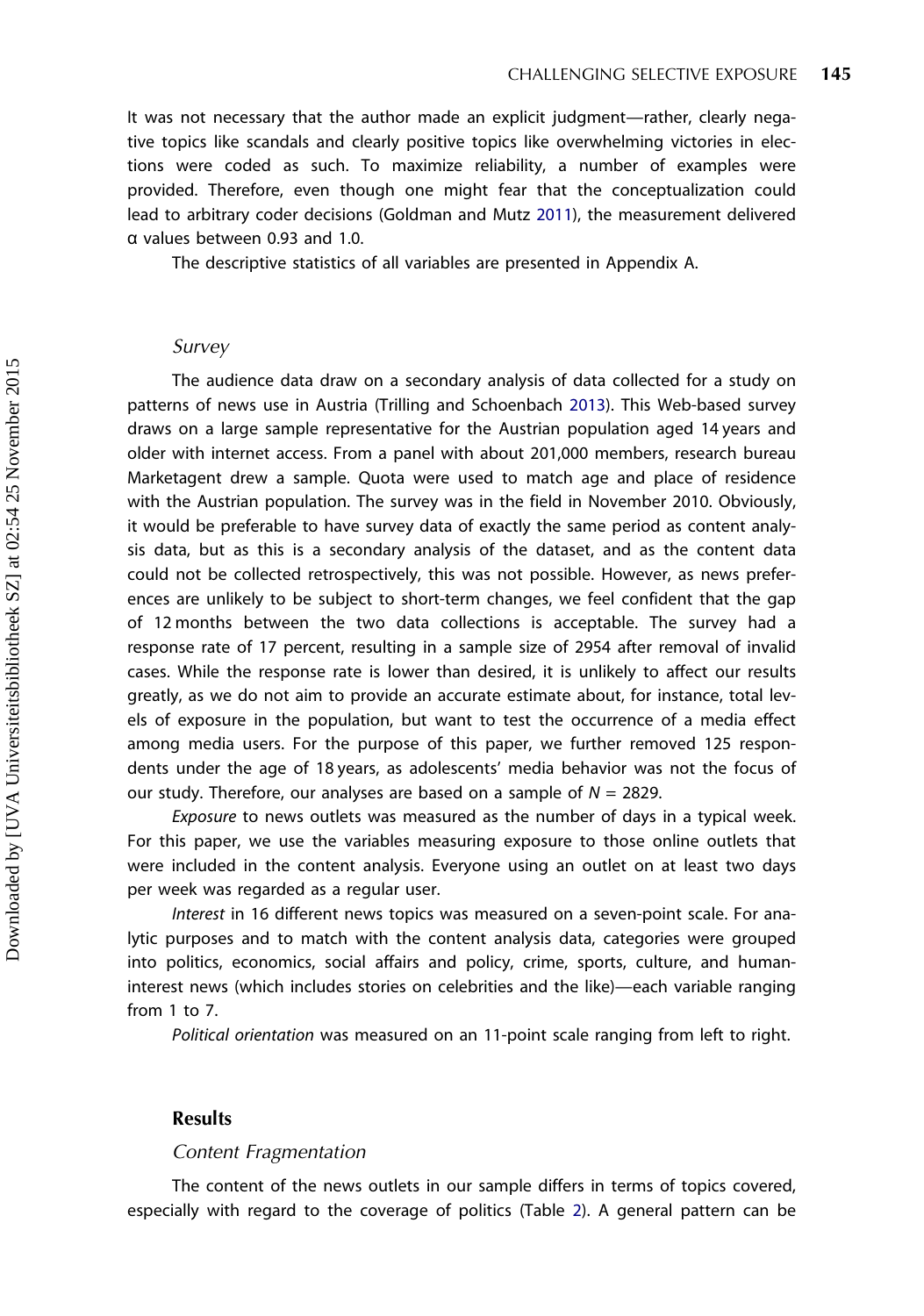| ֚֬                                                            |
|---------------------------------------------------------------|
|                                                               |
|                                                               |
|                                                               |
|                                                               |
| ֖֖֖֧ׅ֖֧ׅ֖֧֖֧֖֧֚֚֚֚֚֚֚֚֚֚֚֚֚֚֚֚֚֚֚֚֚֚֚֚֚֚֚֚֚֚֚֚֚֬֝֝֬֝֓֬֓֝֬֝֓֬֝ |
|                                                               |
|                                                               |
|                                                               |
|                                                               |
|                                                               |
| $\frac{1}{\epsilon}$                                          |
|                                                               |
| י<br>.                                                        |
| $\overline{ }$                                                |
|                                                               |
|                                                               |
|                                                               |
|                                                               |
|                                                               |
|                                                               |
|                                                               |
|                                                               |
| .<br>.<br>.                                                   |
|                                                               |
|                                                               |
|                                                               |
|                                                               |
|                                                               |
|                                                               |
| י                                                             |
|                                                               |
|                                                               |
|                                                               |
| .<br>ו                                                        |
|                                                               |
|                                                               |
|                                                               |
|                                                               |
|                                                               |
|                                                               |
|                                                               |
|                                                               |
|                                                               |
|                                                               |
|                                                               |
|                                                               |
|                                                               |
|                                                               |
| ļ                                                             |
|                                                               |

| ¢   |  |
|-----|--|
| - 7 |  |

<span id="page-7-0"></span>

| Variable                                                                     | gmx.at<br>% (SE)                        | google.at<br>% (SE)                  | kleine.at<br>% (SE)                                                              | krone.at<br>% $(SE)$                                                           | kurier.at<br>% $(SE)$                                                                        | news.at<br>% $(SE)$                                                                                                                                 | % $(SE)$<br>orf.at                                                                                              | presse.at<br>% (SE)                                                                                                                                                                                                                                                                                                                                                                                                              | standard.at<br>% $(SE)$                                                          | avg.<br>% (SE)                                                                | F(8, 1816), p<br>ANOVA                                                                                                                                                                                                                |
|------------------------------------------------------------------------------|-----------------------------------------|--------------------------------------|----------------------------------------------------------------------------------|--------------------------------------------------------------------------------|----------------------------------------------------------------------------------------------|-----------------------------------------------------------------------------------------------------------------------------------------------------|-----------------------------------------------------------------------------------------------------------------|----------------------------------------------------------------------------------------------------------------------------------------------------------------------------------------------------------------------------------------------------------------------------------------------------------------------------------------------------------------------------------------------------------------------------------|----------------------------------------------------------------------------------|-------------------------------------------------------------------------------|---------------------------------------------------------------------------------------------------------------------------------------------------------------------------------------------------------------------------------------|
| Politics                                                                     | $12^c$ (2)                              | E                                    | $32^{b}$ (3)                                                                     |                                                                                |                                                                                              |                                                                                                                                                     |                                                                                                                 |                                                                                                                                                                                                                                                                                                                                                                                                                                  |                                                                                  |                                                                               | 1.45, p < 0.001                                                                                                                                                                                                                       |
| conomic                                                                      | g<br>18 <sup>a</sup><br>17 <sup>a</sup> | E<br>$\odot$<br>$22^a$<br>$30^{abc}$ | $\begin{array}{c} 18^{\rm a}~(2)\\ 14^{\rm a}~(2)\\ 12^{\rm ad}~(2) \end{array}$ | $30^8$<br>$5^8$<br>$6^9$<br>$7^4$<br>$8^9$<br>$7^8$<br>$7^6$<br>$7^6$<br>$7^6$ | 50 <sup>a</sup> (4)<br>30 <sup>abc</sup> (4)<br>39 <sup>c</sup> (4)<br>22 <sup>abc</sup> (4) | $\begin{array}{l} 35^{ab} \; (7) \\ 17^{ab} \; (5) \\ 7^{a} \; (4) \\ 31^{bc} \; (6) \\ 6^{ab} \; (3) \\ 6^{ab} \; (6) \\ 0^{a} \; (6) \end{array}$ | $35^{ab}$ (3)<br>$27^{ab}$ (3)<br>$21^{a}$ (3)<br>$19^{a}$ (2)<br>$8^{ab}$ (3)<br>$10^{b}$ (3)<br>$12^{3b}$ (3) | $\begin{array}{l} 28^{\text{b}} \\ 3) \\ 4 \text{c} \\ 1 \text{c} \\ 2 \text{d} \\ 2 \text{d} \\ 2 \text{e} \\ 2 \text{e} \\ 2 \text{e} \\ 2 \text{e} \\ 2 \text{f} \\ 2 \text{f} \\ 2 \text{f} \\ 2 \text{f} \\ 2 \text{f} \\ 2 \text{f} \\ 2 \text{f} \\ 2 \text{f} \\ 2 \text{f} \\ 2 \text{f} \\ 2 \text{f} \\ 2 \text{f} \\ 2 \text{f} \\ 2 \text{f} \\ 2 \text{f} \\ 2 \text{f} \\ 2 \text{f}$<br>$\widehat{\mathfrak{O}}$ | $44^a$ (3)<br>31 <sup>bc</sup> (3)<br>36 <sup>bc</sup> (3)<br>7 <sup>d</sup> (2) | $(1)$<br>$(2)$<br>$(3)$<br>$(3)$<br>$(4)$<br>$(5)$<br>$(6)$<br>$(7)$<br>$(8)$ | $\begin{array}{c} 8.23, p < 0.001 \\ 9.08, p < 0.001 \\ 7.92, p < 0.001 \\ 26.01, p < 0.001 \\ 0.40, p < 0.001 \end{array}$                                                                                                           |
| Social<br>Crime                                                              | 5 <sup>ab</sup>                         | $\odot$<br>$23abc$ .                 |                                                                                  |                                                                                |                                                                                              | $\circledcirc$                                                                                                                                      |                                                                                                                 |                                                                                                                                                                                                                                                                                                                                                                                                                                  |                                                                                  |                                                                               |                                                                                                                                                                                                                                       |
| jport                                                                        | ි<br>$28^{\circ}$                       | $\widehat{z}$                        | $32^c$ (3)<br>$8^b$ (2)<br>$19^{ab}$ (2)                                         |                                                                                |                                                                                              |                                                                                                                                                     | $\widehat{2}$                                                                                                   |                                                                                                                                                                                                                                                                                                                                                                                                                                  | $6^a$ (1)<br>$5^{ab}$ (2)<br>$13^a$ (2)                                          |                                                                               |                                                                                                                                                                                                                                       |
| Culture                                                                      | $\overline{Q}^{\circ}$                  | $\widehat{\circ}$                    |                                                                                  | $1a$ (1)                                                                       | $3^a (2)$<br>$1^a (1)$<br>$14^{ab} (3)$                                                      | $\odot$                                                                                                                                             |                                                                                                                 |                                                                                                                                                                                                                                                                                                                                                                                                                                  |                                                                                  | $\begin{array}{c} 6 \overline{1} \\ 21 \end{array}$                           |                                                                                                                                                                                                                                       |
| luman interest                                                               | $36c$ (3)                               | $1a$ (3)                             |                                                                                  | $14^{a} (2)$                                                                   |                                                                                              | $33^{bc}$                                                                                                                                           |                                                                                                                 |                                                                                                                                                                                                                                                                                                                                                                                                                                  |                                                                                  |                                                                               | 9.40, $p < 0.001$                                                                                                                                                                                                                     |
| Values are percentages of articles on<br>ing as main and secondary topic qua |                                         |                                      | lified for inclusion in the table.                                               |                                                                                |                                                                                              |                                                                                                                                                     |                                                                                                                 |                                                                                                                                                                                                                                                                                                                                                                                                                                  |                                                                                  |                                                                               | At the same time, the category "disasters" is not shown in the table, as interest in disasters was<br>different topics per outlet (with standard errors in parentheses). Columns can add up to more than 100 percent as both mention- |

 $25$ not gauged in the survey. We are aware that strictly speaking, an ANOVA requires a continous dependent variable. However, this type of analysis is in many cases also acceptable for dichotomous outcome variables (Lunney 1970). For the sake of presentation clarity, we therefore chose to report ANOVAs and post-hoc tests. Additional x<sup>2</sup>-tests were run to double-check the interpretation and yielded similar results. Different superscripts indicate significant differences according to Bonfer-Values are percentages of articles on different topics per outlet (with standard errors in parentheses). Columns can add up to more than 100 percent as both mentioning as main and secondary topic qualified for inclusion in the table. At the same time, the category "disasters" is not shown in the table, as interest in disasters was not gauged in the survey. We are aware that strictly speaking, an ANOVA requires a continous dependent variable. However, this type of analysis is in many cases also acceptable for dichotomous outcome variables (Lunney [1970](#page-15-0)). For the sake of presentation clarity, we therefore chose to report ANOVAs and post-hoc tests. Additional <sub>X</sub><sup>2</sup>-tests were run to double-check the interpretation and yielded similar results. Different superscripts indicate significant differences according to Bonferroni post-hoc tests,  $p < 0.05$ .  $p < 0.05$ . roni post-hoc tests,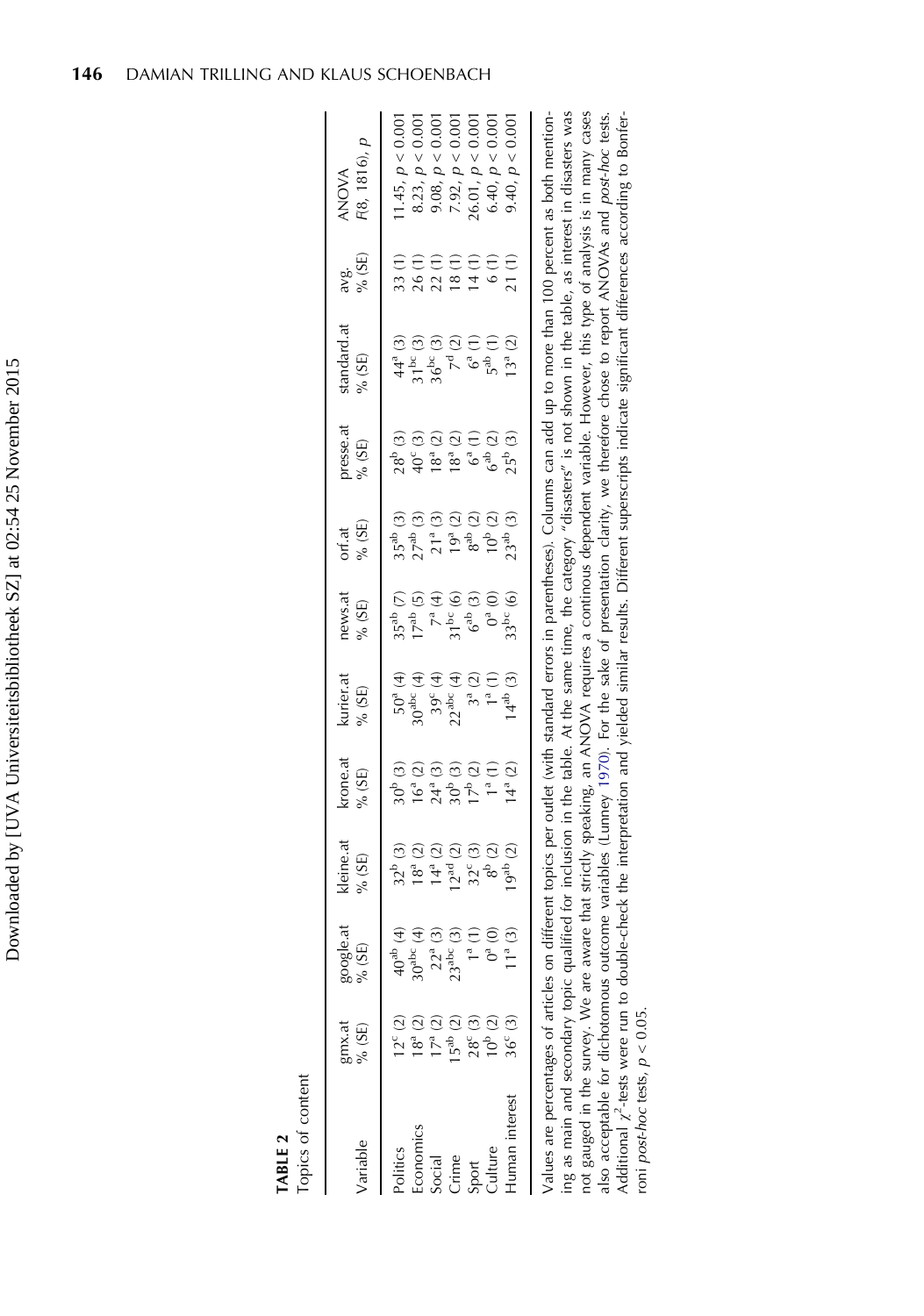observed: websites of quality papers seem to cover hard topics like politics and economy extensively. However, this does not necessarily mean that other outlets focus on soft(er) topics only: especially the automated news aggregator Google News does not include any sports or soft news topics in the main news feed.

While the exact content differences are layed out in detail in Table [2](#page-7-0), let us highlight the general trends to illustrate how clear-cut the content profiles of outlets can be. For instance, the outlet with the least amount of politics is gmx.at. Krone.at also has a remarkably low share of political content, significantly less than standard.at and presse.at, which have one-half and two-thirds more political articles, respectively. Similarly, there are differences in the coverage of economics (standard.at and presse.at offer much coverage, krone.at, kleine.at and gmx.at do not), societal issues (more often in standard.at and kurier.at), crime (prevalent in krone.at and news.at), human-interest news (rather neglected on google.at, krone.at and standard.at; but covered substantially by gmx.at and news.at), sports (not covered at all by the Google News front page, but extensively by kleine.at and gmx.at).

These examples as well as the data provided in Table [2](#page-7-0) lend support to H1a: as the analysis of the topics covered revealed, outlets seem to have different profiles, especially with regard to the share of articles devoted to hard politics as opposed to human-interest news. While it is, of course, to a certain extent arbitrary when one can speak of content differences large enough to support the hypothesis, in our case, differences are not only significant, but so large (with, for example, the percentage of articles on politics ranging between 12 and 50 per cent) that we feel safe to say: with regard to news topics, the content requirement for fragmented use is met.

However, for none of the outlets were we able to detect a statistically significant political bias towards a specific party. As Table [3](#page-9-0) shows, political parties are treated broadly the same, but above all were not mentioned too often. One-way ANOVAs did not show a significant relationship between source and support for a party. Only in the case of the right-wing populist party FPO was the model significant,  $F(8, 59) = 2.32$ ,  $p < 0.05$ . But in spite of the overall significance, post-hoc Bonferroni tests did not find any significant differences between specific outlets. This means that no meaningful interpretation can be given to the analysis: for none of the outlets can we say that it was more positive or negative towards the FPÖ than another one.

H1b is not supported: there is no evidence for a bias towards political parties in our sample.

#### Audience Exposure

We identified outlets with content that is rather specialized regarding the share of topics covered. Now we examine whether audiences are fragmented along the lines of their thematic interests. Our hypotheses would predict that as, for instance, gmx.at publishes little political and much human-interest content, and sports is not part of the Google News main news feed, people with these interests would rather not use these outlets. The other way round, we expect someone who is highly interested in politics to turn to standard.at or presse.at.<sup>[2](#page-13-0)</sup>

The evidence whether people with different interests really use different sources is ambivalent. Sometimes this is the case (Table [4\)](#page-10-0): those who are interested in politics, economics and societal issues more often read standard.at than gmx.at. The readers of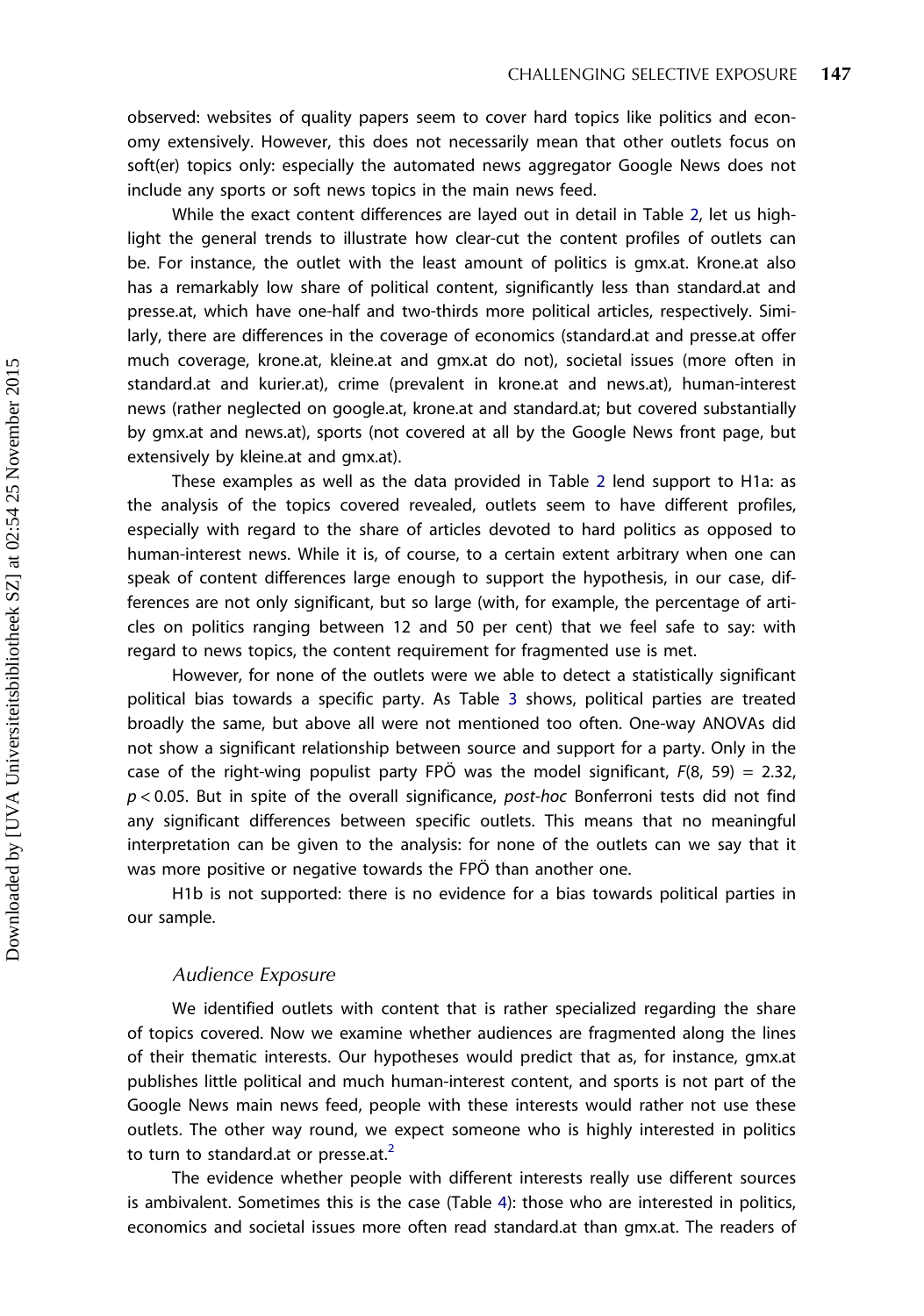|             |                     | SPÖ                                                             | ÖVP           | FPÖ                                 | Grüne                       |
|-------------|---------------------|-----------------------------------------------------------------|---------------|-------------------------------------|-----------------------------|
| google.at   |                     | Mean (SE) $-0.10(0.17)$ $-0.06(0.17)$ $0.00(0.21)$ $0.25(0.18)$ |               |                                     |                             |
|             | $N$ and $N$         | 29                                                              | 32            | 14                                  | 12                          |
| kleine.at   |                     | Mean $(SE)$ $-0.33$ $(0.20)$                                    | $-0.62(0.17)$ |                                     | $-0.15(0.10)$ 0.30 (0.15)   |
|             | $\mathcal{N}$       | 21                                                              | 32            |                                     | 10                          |
| krone.at    |                     | Mean (SE) $0.21(0.21)$ $-0.16(0.18)$ $0.00(0.41)$ $0.25(0.25)$  |               |                                     |                             |
|             | $\mathcal N$        | 19                                                              | 19            | $\overline{4}$                      | 8                           |
| kurier.at   |                     | Mean $(SE)$ -0.27 $(0.13)$                                      | $-0.24(0.15)$ |                                     | $-0.57(0.30)$ $-0.11(0.20)$ |
|             | $\mathcal N$        | 22                                                              | 21            | $7$ and $7$                         | 9                           |
| news.at     |                     | Mean $(SE)$ -0.33 $(0.88)$                                      |               | $-0.88(0.35)$ 2.00 (0.) 1.50 (0.50) |                             |
|             | $N$ and $N$         | $3 \sim 3$                                                      | 8             | $1 \qquad \qquad$                   | $2^{\circ}$                 |
| orf.at      |                     | Mean (SE) 0.13 (0.38)                                           |               | $-0.15(0.22)$ 0.33 (0.33)           | 0.75(0.48)                  |
|             |                     | $N$ 15                                                          | 20            | 6                                   | $\overline{4}$              |
| presse.at   |                     | Mean $(SE)$ -0.47 $(0.27)$                                      | $-0.62(0.20)$ | 0.00(0.00)                          | 0.29(0.18)                  |
|             | 17<br>$\mathcal{N}$ |                                                                 | 16            | $4 \quad$                           | $\overline{7}$              |
| standard.at |                     | Mean $(SE)$ -0.07 $(0.16)$                                      | $-0.36(0.16)$ |                                     | $-0.07(0.23)$ 0.50 (0.22)   |
|             | N                   | 43                                                              | 42            | 15                                  | 20                          |
| gmx.at.at   |                     | Mean (SE) $-0.33(0.42)$ $-0.60(0.40)$ $0.75(0.25)$ $0.80(0.49)$ |               |                                     |                             |
|             | $\mathcal N$        | - 6                                                             | 10            | $\overline{4}$                      | 5.                          |
| Total       |                     | Mean (SE) $-0.14(0.08)$ $-0.35(0.07)$ $0.00(0.09)$ $0.38(0.09)$ |               |                                     |                             |
|             | N                   | 175                                                             | 200           | 68                                  | 77                          |

#### <span id="page-9-0"></span>TABLE 3

Positivity/negativity of coverage of political parties

Negativity/positivity of coverage of political parties. Scale ranging from  $-2$  to  $+2$ . The party BZÖ was excluded due to too small cell sizes.

gmx.at are significantly less interested in these topics; those who are interested in crime often are readers of krone.at; and those who are interested in human-interest news are less likely to read presse.at than other sources.<sup>[3](#page-13-0)</sup> All of these differences in terms of user interest are in line with what the respective sources offer—and therefore, as suggested by H2a, indicate fragmentation along the lines of the content.

However, the differences concerning thematic interests between the users of different outlets should not be overemphasized: overall, they are very limited. For those interested in politics, for example, the majority of outlets seem to be a fairly equal choice. For most other topics, differences are even smaller, as Table [4](#page-10-0) shows. Major clear-cut differences cannot be detected. H2a is only partially supported.

In some cases, political orientation influences media choices: there is some evidence that right-wing readers choose other news outlets than left-wing readers. This is interesting, because at least in our analysis, the outlets do not differ in terms of the political bias. To illustrate this, we calculated the likelihood of using a specific outlet for two hypothetical readers who differ only in terms of their political orientation. While the most left-wing person (i.e., someone who answered 1 on the political orientation scale ranging from left to right) has a 14 percent chance of reading krone.at, the most right-wing person (someone answering 11) has a 24 percent chance—age, gender and education being equal ( $b = 0.07$ , SE = 0.02,  $p < 0.00$ ).<sup>[4](#page-13-0)</sup> At the same time, the most leftwing person has a 19 percent chance of reading standard.at, compared to only 3 percent for the most right-wing person ( $b = -0.19$ , SE = 0.03,  $p < 0.001$ ).

Differences also seem to be limited to using these two newspaper sites: exposure to other newspaper sites, the public broadcast website orf.at, or the online-only outlets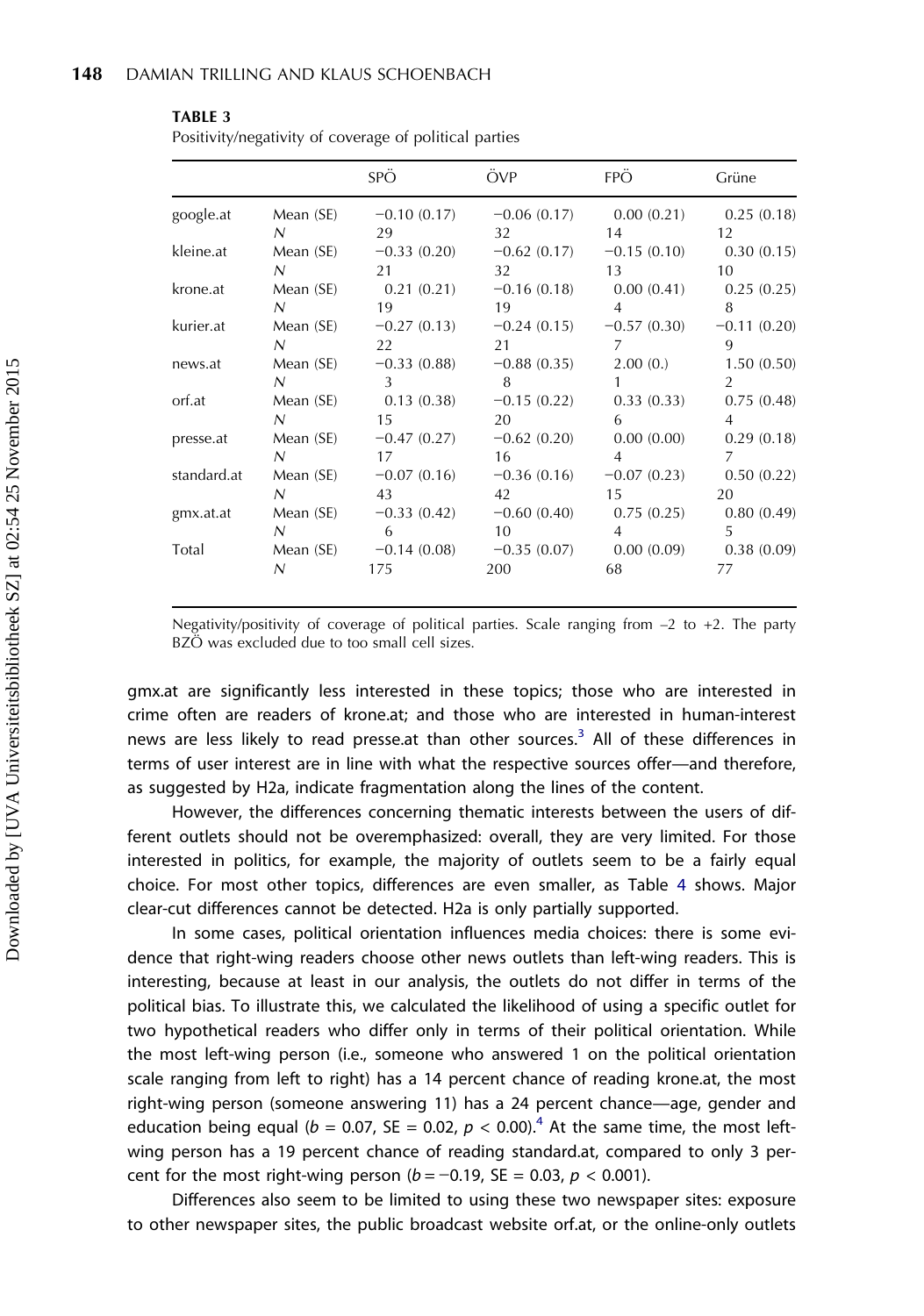TABLE 4<br>Thematic interest of the users of different news sites (means and standard errors) Thematic interest of the users of different news sites (means and standard errors)

<span id="page-10-0"></span>

| ariable         | gmx.at                                                                                                                                                                                                                                                   | google.at       | kleine.at      | krone.at       | kurier.at                                                                                                                | news.at                      | orf.at                                                                         | presse.at                                      | standard.at    |
|-----------------|----------------------------------------------------------------------------------------------------------------------------------------------------------------------------------------------------------------------------------------------------------|-----------------|----------------|----------------|--------------------------------------------------------------------------------------------------------------------------|------------------------------|--------------------------------------------------------------------------------|------------------------------------------------|----------------|
| olitics         |                                                                                                                                                                                                                                                          | 4.33 (0.07)     | 4.20 (0.08)    | 4.11 (0.06)    |                                                                                                                          | 4.35 (0.08)                  | 4.19 (0.05)                                                                    | 4.62(0.10)                                     | 4.44 (0.07)    |
| conomics        |                                                                                                                                                                                                                                                          | (0.08)<br>4.43( | (0.08)<br>4.44 | 4.29 (0.06)    |                                                                                                                          |                              |                                                                                | (0.10)                                         | (0.08)<br>4.57 |
|                 |                                                                                                                                                                                                                                                          | 4.84 (0.06)     | (0.07)<br>4.76 | (0.05)<br>4.62 |                                                                                                                          | $4.53(0.08)$<br>$4.85(0.07)$ |                                                                                | (0.09)                                         | 4.99 (0.06)    |
| iocial<br>;rime | $\begin{array}{l} 3\  \  95\  \  0.06\\ 4\  \  0.06\\ 4\  \  50\  \  0.05\\ 4\  \  50\  \  0.05\\ 4\  \  70\  \  0.07\\ 4\  \  70\  \  0.07\\ 9\  \  1\  \  2\  \  3\  \  3\  \  0.09\\ 3\  \  74\  \  0.07\\ 3\  \  1.5\  \  5\  \  0.08\\ \end{array}$ | 4.96 (0.068     | (0.09)<br>4.87 | 5.06 (0.06)    | $\begin{array}{c} 4.54\ (0.08)\\ 4.84\ (0.08)\\ 5.05\ (0.07)\\ 4.86\ (0.10)\\ 4.86\ (0.10)\\ 4.16\ (0.12)\\ \end{array}$ | $4.97(0.10)$<br>$4.56(0.12)$ | $\begin{array}{c} 4.45 \ (0.05) \\ 4.76 \ (0.04) \\ 4.67 \ (0.05) \end{array}$ | (0.12)<br>$4.85$<br>$4.75$<br>$4.75$<br>$4.75$ | 4.49 (0.09)    |
| joort<br>ulture |                                                                                                                                                                                                                                                          | 4.18 (0.11)     | 4.30 (0.12)    | (0.09)<br>4.15 |                                                                                                                          |                              | 4.23 (0.07)                                                                    | (0.16)                                         | 3.75(0.12)     |
|                 |                                                                                                                                                                                                                                                          | (0.09)<br>3.95( | (0.11)<br>3.85 | 3.76 (0.07)    | 4.15 (0.10)                                                                                                              | (0.10)<br>3.95               | 3.88 (0.06)                                                                    | (0.13)<br>4.23                                 | 4.26 (0.10)    |
| uman interes    |                                                                                                                                                                                                                                                          | 3.55 (0.10)     | 3.40(0.11)     | 3.64 (0.08)    | 3.20(0.11)                                                                                                               | (0.12)<br>3.80 <sub>1</sub>  | 3.37 (0.06)                                                                    | (0.14)<br>3.09                                 | (0.10)<br>3.02 |
|                 |                                                                                                                                                                                                                                                          | 324             | 273            | 568            | 261                                                                                                                      | 264                          | 807                                                                            | 55                                             | 292            |
|                 |                                                                                                                                                                                                                                                          |                 |                |                |                                                                                                                          |                              |                                                                                |                                                |                |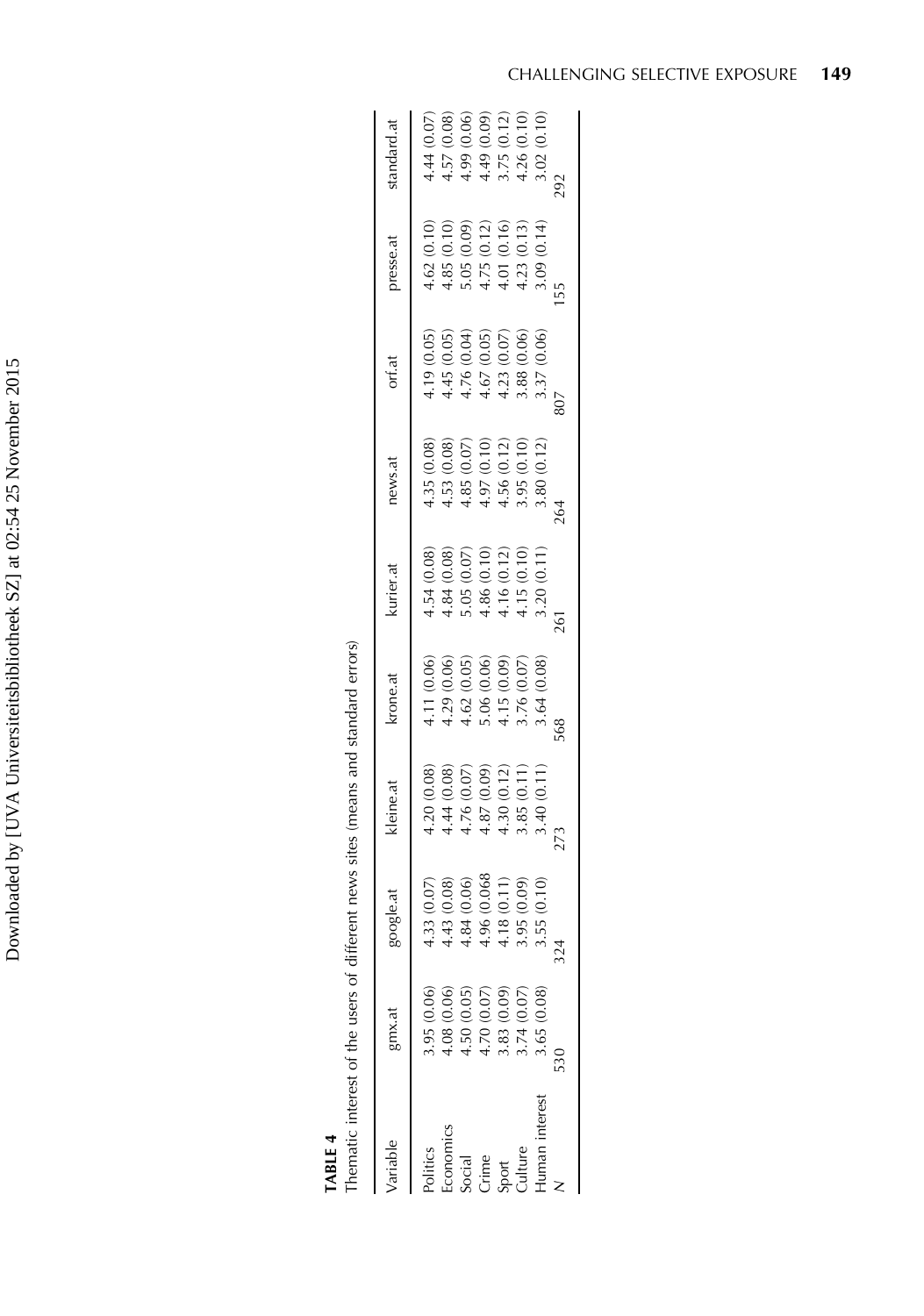gmx.at and google.at is not related to political orientation. There are only two outlets with a politically biased readership, and in both outlets, we could not find a political bias of the content. Therefore, we have no evidence for fragmentation along the lines of political content. H2b is not supported.

#### Conclusions and Discussion

This study aimed to test the notion that an increasingly diverse, easily accessible news offer would be used selectively in terms of interests and political viewpoints. Content differences do exist, but our results cast doubt on the notion that this would greatly affect audience selectivity. When deciding which outlet to use, people often do not seem to use the content differences as a yardstick for choice. Only in relatively few cases did people match their content preferences with the content that was actually published. This study, therefore, offers evidence that even if content differences exist, and even if people have access to a source that fits their personal interests best, they often do not do so. We argue that this shows that people actually appreciate a diversity of topics in news outlets and are not as keen on reading primarily about their pet subjects as the fragmentation thesis assumes. News by definition has to be diverse and an overview (Schoenbach [2007\)](#page-15-0); selectivity may take place as far as context, background or in-depth analyses are concerned instead. Of course, based on our data, we cannot tell if they also use some small long-tail outlets that match their preferences exactly—but in any case, this does not keep them from using mainstream-oriented news outlets as well in a rather unselective way. One question this case study cannot answer is the extent to which people are selective within news outlets. But even if they are, the mere fact that they have to scan the website for the headines they are interested in exposes them at least superficially to a diverse range of topics and viewpoints.

Building on arguments by Goldman and Mutz ([2011](#page-14-0)), Webster [\(2011\)](#page-16-0) and Schoenbach [\(2007\)](#page-15-0), we argue that notwithstanding their personal preferences, people tend to use the media that are used by a lot of other people as well—making media use ultimately not fragmented too much. Thus, the function of news persists as a source offering potentially surprising topics and facts to the majority of citizens and in doing so acts as glue for public discourse.

We, furthermore, could find no substantive evidence that people select a medium that reflects their political orientation. Yes, it can be shown that readers of standard.at are more left-wing than readers of presse.at. But this does not seem to be based on the actual content of these outlets. After all, the content does not seem to differ much on this dimension. Of course, our analysis also cannot capture fine-grained differences in political coverage. An extensive frame analysis might find some differences between outlets in how political parties are framed, or how coverage of specific policies might suffer from a partisan bias.

The question remains why political orientation as we measured it influences media choice in these two cases. One explanation might be that the media choices are guided by the reputation or image of a medium rather than by content characteristics at a specific time period. Probably, some differences that we found rather reflect the image of the online outlets, which in turn is based on their offline counterparts' image—and not the actual content: the print edition of Der Standard is commonly regarded as more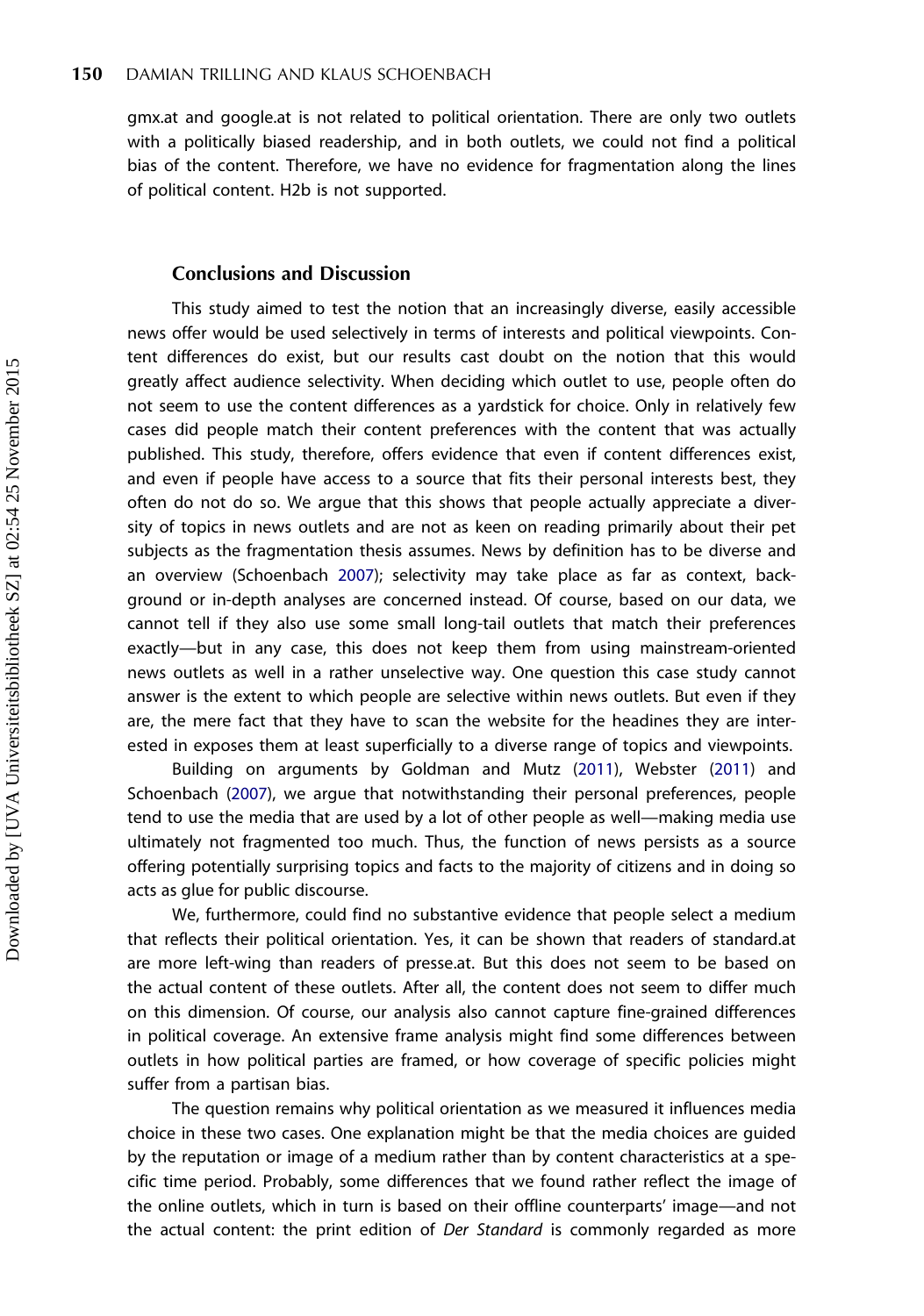<span id="page-12-0"></span>left-wing and Kronen Zeitung as more right-wing. Or maybe it was only in our time period that content did not differ. During election times or political campaigns, "critical events", in other words, outlets might be more favorable towards left- or right-wing parties. It also should be noted that political attitudes are more complex than the simple left–right scale we used can capture. Thus, measuring political attitudes in a more detailed way on both the audience and the content side might yield different results.

But if it is not content differences, what else could explain media choices and potentially stimulate selectivity? Answering these questions will get us a bit closer to an understanding of how audience selectivity works and what it entails. But at least for now, our results suggest that audience selectivity seems to be a smaller problem than often assumed—and people seem to be more curious to at least hear or read about different perspectives than pessimistic positions assume. Rather than actively avoiding sources as soon as they offer some content that does not fit their pre-existing beliefs and interests, people seem not to bother much at being confronted with them. Although we cannot make any causal claims based on our data, we feel confident in saying that instead of assigning a high priority to the avoidance of cognitive dissonance, people's media choices rather might be guided by factors like the ease of use, layout, reputation, the choices of friends, colleagues and family, the regional context, or even by just the fact that a source offers a more diverse content than others.

One can only speculate what we would have found if we included other outlets in our analysis. Especially when it comes to small, highly partisan websites, selectivity will probably play a much higher role. However, the aim of this case study was to examine selectivity in choosing popular news sites, a wide range of which we included in our analysis. One could also wonder what the consequences were if we had used a stricter definition for media use, for example by asking about the "main source of news". Maybe in that case, personal preferences would play a bigger role. Still, as we have shown elsewhere (Trilling and Schoenbach [2013](#page-16-0)), people tend to use a combination of sources rather than one single source to keep up with the news. Therefore, focussing on a "main source" might compromise the validity of the study—also because selectivity mainly becomes problematic when people completely avoid specific perspectives.

Our study, of course, can only serve as one small step towards a better understanding of how audiences select their online news sites. But it has become clear that reducing online news use to a single explanation falls short of the complexity of the problem—and this is why an argument stating that an increasing number of media choices inevitably corrupts democracy does not seem to hold. Of course, this all also depends on how dramatic differences have to be before we call the media landscape fragmented. But in any case, alarmism seems to be inadequate. And journalistic outlets on the Web might reach a pretty diverse group of people, rather than preaching to the choir of like-minded and specialized audiences.

#### **NOTES**

1. We used the websites' main RSS feed and not special-interest feeds that some websites additionally offer, such as feeds focused on economic issues, for example. By this approach, we grab the front-page items that users of the outlets are most likely to be exposed to.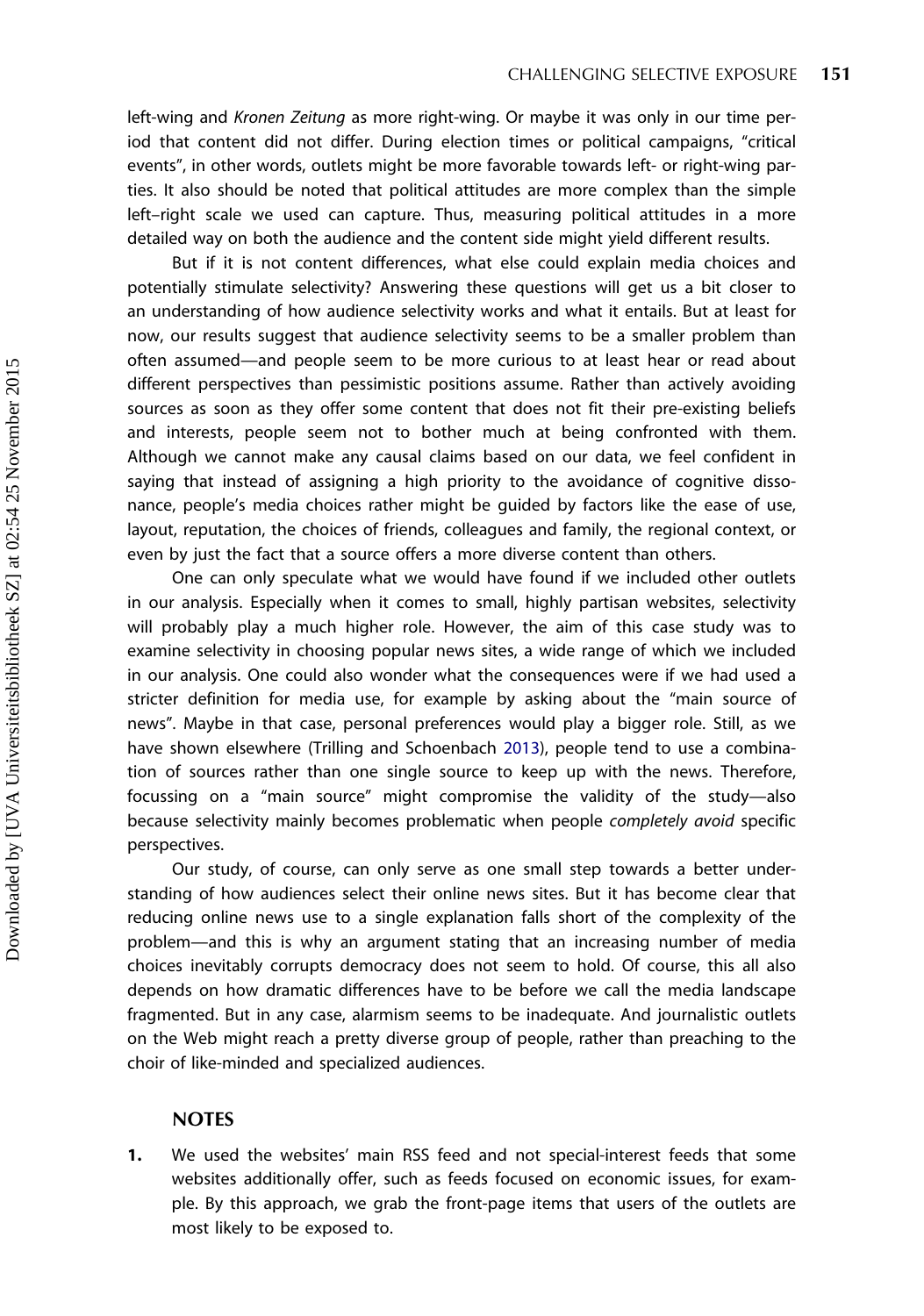#### <span id="page-13-0"></span>152 DAMIAN TRILLING AND KLAUS SCHOENBACH

- 2. One might object that some highbrow outlets are only accessible for specific groups and that directly linking user interests to media choices is too simplistic. To put it bluntly, someone with a high interest in politics but a bad education simply may have difficulties in using some of the sources. We tested this by a logistic regression of interest in politics, education and the interaction term on usage of standard.at and presse.at. Although the effect of interest in politics on the choice to use these outlets was slightly reduced by inserting the education variable, the interaction term remained clearly insignificant. This means that the relationship between interest in politics and the decision to use a specific outlet is not moderated by education, or, in other words, a lower education does not hinder those who are interested in politics in using one of these sources.
- 3. In the analysis of content differences presented in Table [2](#page-7-0), the outlets were exclusive, i.e., each article could be attributed to one and only one outlet. This is not the case with the analysis of users presented here: the users of one outlet can use another outlet as well. This means we cannot conduct the same ANOVA as in Table [2](#page-7-0). However, we still can test whether the thematic preferences between the users of different outlets differ significantly with a simple formula: assuming normal distributions, two means differ significantly ( $p < 0.05$ ) if the difference between the means is larger than 1.96 times the square root of the sum of the squares of the standard errors. If we insert the values from Table [4](#page-10-0) into this formula, we see that 4.44 [which is the mean interest of the readers of standard.at] minus 3.95 [the mean interest of the readers of gmx.at] equals 0.49, which is larger than 1.96  $\times$   $\sqrt{(0.06^2)}$  [square SE standard.at] + 0.07<sup>2</sup> [square SE gmx.at]) = 0.18.
- 4. Percentages were calculated with Monte Carlo simulations using the Clarify-package in combination with Stata's logit-command (King, Tomz, and Wittenberg [2000](#page-14-0)). This procedure estimates the probability of a binary outcome (in this case, reading krone.at) for different values of one independent variable (in this case, political orientation being 1 (most left) versus 11 (most right), while all other independent variables are set to their mean.

#### REFERENCES

- Bakker, Tom P., and Chris Paterson. 2011. "The New Frontiers of Journalism: Citizen Participation in the UK and the Netherlands." In Political Communication in Postmodern Democracy, edited by Kees Brants and Katrin Voltmer, 183–199. Basingstoke: Palgrave Macmillan.
- Bimber, Bruce. 2001. "Information and Political Engagement in America: The Search for Effects of Information Technology at the Individual Level." Political Research Quarterly 54 (1): 53–67. doi[:10.1177/106591290105400103](http://dx.doi.org/10.1177/106591290105400103).
- Brantner, Cornelia, Klaus Lojka, and Julia Wippersberg. 2009. Themenangebot und journalistische Thematisierungsleistungen in Online-Medien––Ein Vergleich von orf.at mit ausgewählten Online-Angeboten [Issues Offered and Journalistic Broaching of Issues in Online Media–A Comparison Between orf.at and Selected Online Outlets]. Vienna: Universität Wien.
- Chaffee, Steven H., and Miriam J. Metzger. 2001. "The End of Mass Communication?" Mass Communication and Society 4 (4): 365–379. doi:[10.1207/S15327825MCS0404\\_3](http://dx.doi.org/10.1207/S15327825MCS0404_3).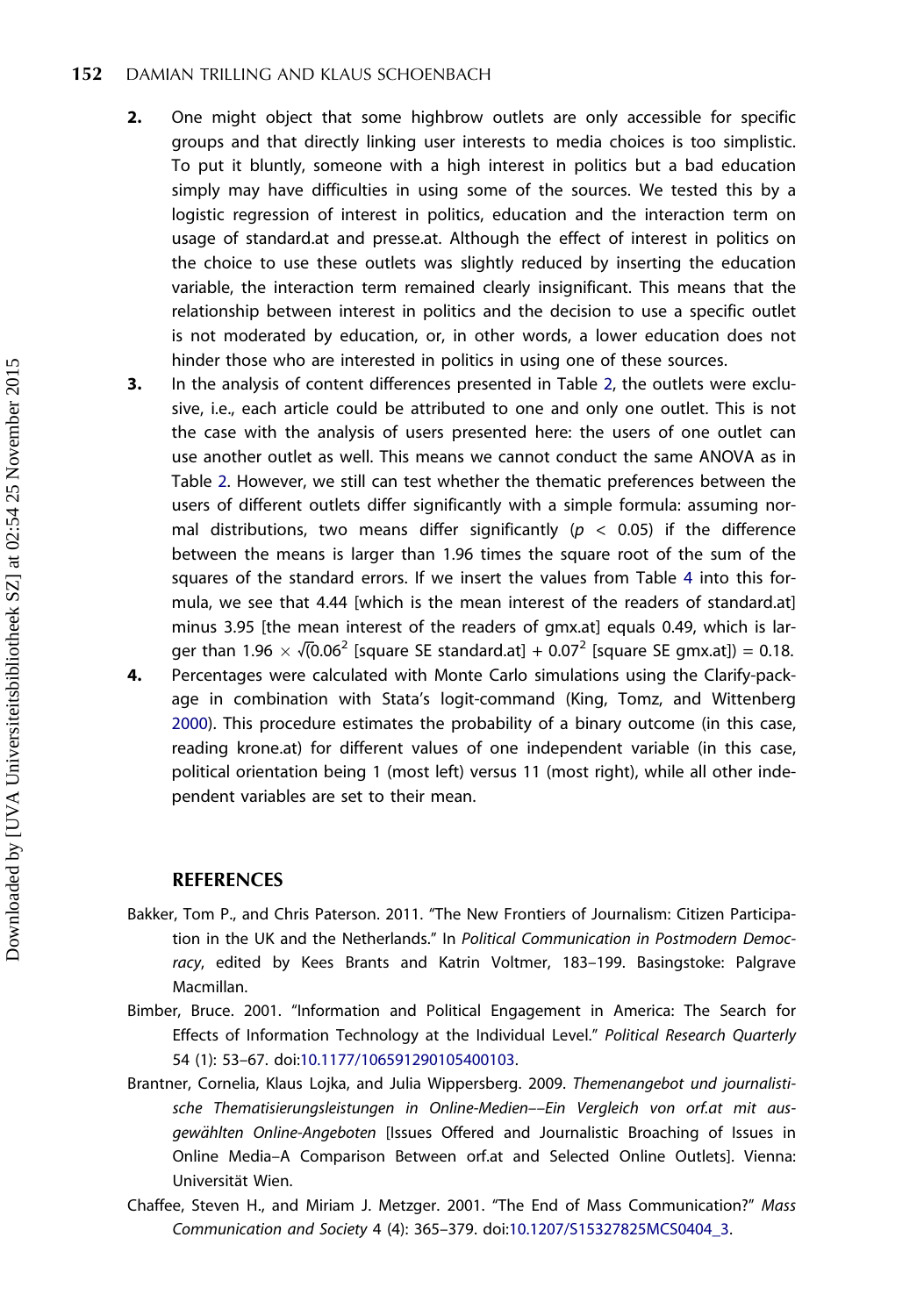- <span id="page-14-0"></span>Chyi, Hsiang Iris, and Angela M. Lee. 2013. "Online News Consumption. A Strucural Model Linking Preference, Use, and Paying Intent." Digital Journalism 1 (2): 194–211. doi[:10.1080/21670811.2012.753299.](http://dx.doi.org/10.1080/21670811.2012.753299)
- Dimmick, John, and Eric Rothenbuhler. 1984. "The Theory of the Niche: Quantifying Competition among Media Industries." Journal of Communication 34 (1): 103–119.
- Festinger, Leon. 1957. A Theory of Cognitive Dissonance. Stanford: Stanford University Press.
- Frey, Dieter. 1986. "Recent Research on Selective Exposure to Information." In Advances in Experimental Social Psychology. Vol. 19, edited by Leonard Berkowitz, 41–80. Orlando: Academic Press.
- Garrett, R. Kelly. 2009. "Echo Chambers Online? Politically Motivated Selective Exposure among Internet News Users." Journal of Computer-Mediated Communication 14 (2): 265–285. doi:[10.1111/j.1083-6101.2009.01440.x](http://dx.doi.org/10.1111/j.1083-6101.2009.01440.x).
- Garrett, R. Kelly. 2009. "Politically Motivated Reinforcement Seeking: Reframing the Selective Exposure Debate." Journal of Communication 59 (4): 676–699. doi:[10.1111/j.1460-](http://dx.doi.org/10.1111/j.1460-2466.2009.01452.x) [2466.2009.01452.x](http://dx.doi.org/10.1111/j.1460-2466.2009.01452.x).
- Garrett, R. Kelly, Dustin Carnahan, and Emily K. Lynch. 2011. "A Turn toward Avoidance? Selective Exposure to Online Political Information, 2004–2008." Political Behavior 35 (1): 113–134. doi:[10.1007/s11109-011-9185-6](http://dx.doi.org/10.1007/s11109-011-9185-6).
- Gentzkow, Matthew. 2007. "Valuing New Goods in a Model with Complementarities: Online Newspapers." The American Economic Review 97 (3): 713–744.
- Goldman, Seth K., and Diana C. Mutz. 2011. "The Friendly Media Phenomenon: A Cross-National Analysis of Cross-Cutting Exposure." Political Communication 28 (1): 42–66. doi[:10.1080/10584609.2010.544280.](http://dx.doi.org/10.1080/10584609.2010.544280)
- Hallin, Daniel C., and Paolo Mancini. 2004. Comparing Media Systems. Cambridge: Cambridge University Press.
- Holbert, R. Lance, R. Kelly Garrett, and Laurel S. Gleason. 2010. "A New Era of Minimal Effects? A Response to Bennett and Iyengar." Journal of Communication 60 (1): 15–34. doi[:10.1111/j.1460-2466.2009.01470.x.](http://dx.doi.org/10.1111/j.1460-2466.2009.01470.x)
- Iyengar, Shanto, and Kyu S. Hahn. 2009. "Red Media, Blue Media: Evidence of Ideological Selectivity in Media Use." Journal of Communication 59 (1): 19–39. doi:[10.1111/j.1460-](http://dx.doi.org/10.1111/j.1460-2466.2008.01402.x) [2466.2008.01402.x](http://dx.doi.org/10.1111/j.1460-2466.2008.01402.x).
- Johnson, Thomas J., Weiwu Zhang, and Shannon L. Bichard. 2010. "Voices of Convergence or Conflict? A Path Analysis Investigation of Selective Exposure to Political Websites." Social Science Computer Review 29 (4): 449–469. doi:[10.1177/0894439310379962](http://dx.doi.org/10.1177/0894439310379962).
- Karmasin, Matthias, Daniela Kraus, Andy Kaltenbrunner, and Klaus Bichler. 2011. "Austria: A Border-Crosser." In Mapping Media-Accountability—in Europe and beyond, edited by Tobias Eberwein, Susanne Fengler, Epp Lauk, and Tanja Leppik-Bork, 22–35. Cologne: Halem.
- King, Gary, Michael Tomz, and Jason Wittenberg. 2000. "Making the Most of Statistical Analyses: Improving Interpretation and Presentation." American Journal of Political Science 44 (2): 347–361. doi[:10.2307/2669316.](http://dx.doi.org/10.2307/2669316)
- Kobayashi, Tetsuro, and Ken'ichi Ikeda. 2009. "Selective Exposure in Political Web Browsing." Information, Communication & Society 12 (6): 929–953. doi:[10.1080/](http://dx.doi.org/10.1080/13691180802158490) [13691180802158490.](http://dx.doi.org/10.1080/13691180802158490)
- Lazarsfeld, Paul F., Bernard Berelson, and Hazel Gaudet. 1944. The People's Choice: How the Voter Makes up His Mind in a Presidential Campaign. New York: Columbia University Press.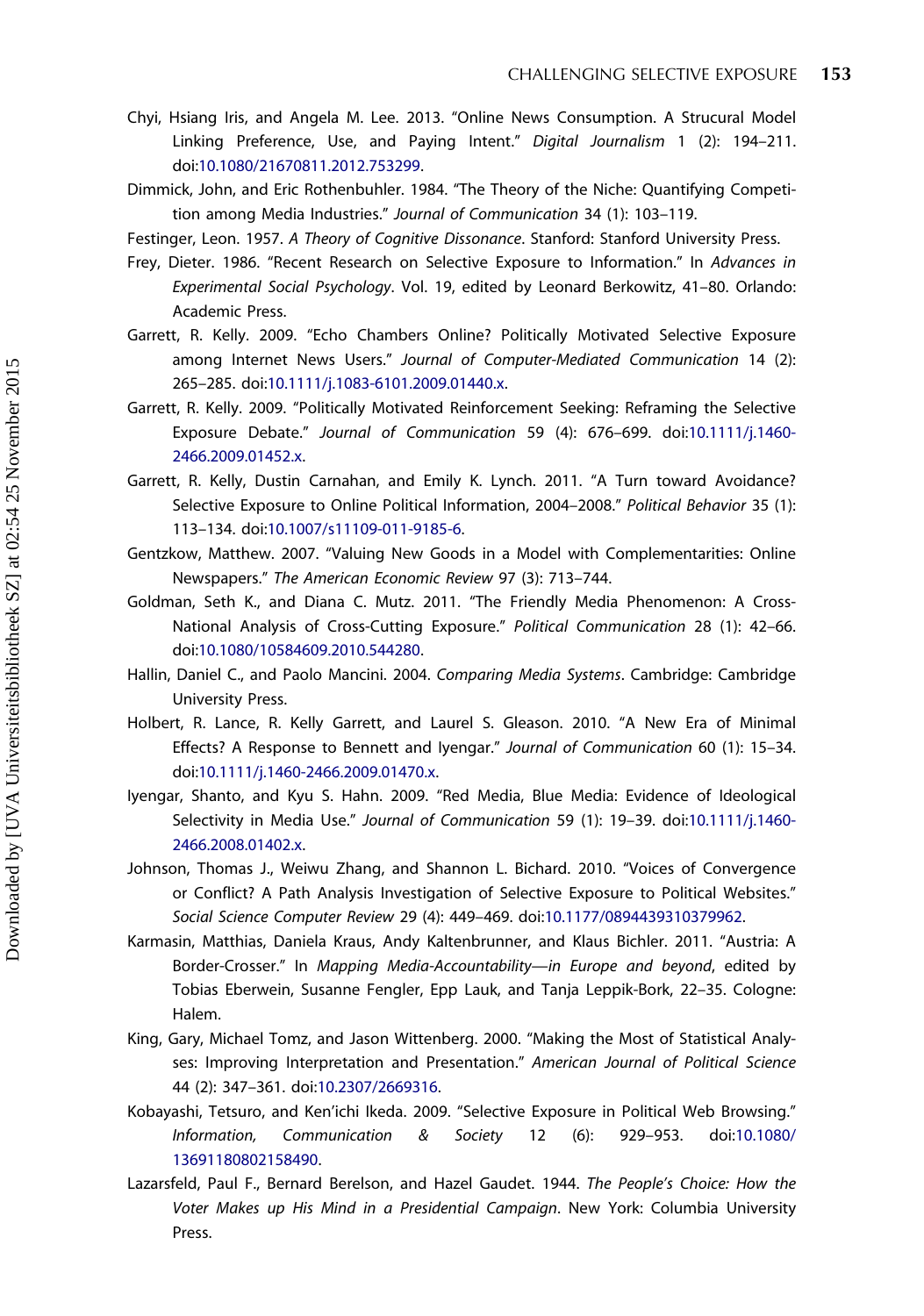- <span id="page-15-0"></span>Lee, Jae Kook. 2007. "The Effect of the Internet on Homogeneity of the Media Agenda: A Test of the Fragmentation Thesis." Journalism & Mass Communication Quarterly 84 (4): 745–760. doi:[10.1177/107769900708400406.](http://dx.doi.org/10.1177/107769900708400406)
- Lewis, Justin, Andrew Williams, and Bob Franklin. 2008. "A Compromised Fourth Estate? UK News Journalism, Public Relations and News Sources." Journalism Studies 9 (1): 1–20.
- Lunney, Gerald H. 1970. "Using Analysis of Variance with a Dichotmomous Dependent Variable: An Empirical Study." Journal of Educational Measurement 7 (4): 263–269. doi[:10.1111/j.1745-3984.1970.tb00727.x.](http://dx.doi.org/10.1111/j.1745-3984.1970.tb00727.x)

Negroponte, Nicholas. 1995. Being Digital. New York, NY: Knopf.

- Pariser, Eli. 2011. The Filter Bubble: What the Internet is Hiding from You. New York, NY: Penguin.
- Paterson, Chris. 2005. "News Agency Dominance in International News on the Internet." In Converging Media, Diverging Politics: A Political Economy of News in the United States and Canada, edited by David Skinner, James R. Compton, and Michael Gasher, 145–164. Rowman and Littlefield: Lexington.
- Perlmutter, David D. 2008. Blogwars. Oxford: Oxford University Press.
- Prior, Markus. 2005. "News Vs. Entertainment: How Increasing Media Choice Widens Gaps in Political Knowledge and Turnout." American Journal of Political Science 49 (3): 577–592. doi[:10.1111/j.1540-5907.2005.00143.x.](http://dx.doi.org/10.1111/j.1540-5907.2005.00143.x)
- Schoenbach, Klaus. 2007. "'The Own in the Foreign': Reliable Surprise—an Important Function of the Media?" Media, Culture & Society 29 (2): 344–353. doi:[10.1177/](http://dx.doi.org/10.1177/0163443707074269) [0163443707074269](http://dx.doi.org/10.1177/0163443707074269).
- Schoenbach, Klaus, Ester de Waal, and Edmund Lauf. 2005. "Research Note: Online and Print Newspapers: Their Impact on the Extent of the Perceived Public Agenda." European Journal of Communication 20 (2): 245–258. doi[:10.1177/0267323105052300.](http://dx.doi.org/10.1177/0267323105052300)
- Sears, David O., and Jonathan K. Freedman. 1967. "Selective Exposure to Information: A Critical Review." Public Opinion Quarterly 31 (2): 194–213. doi[:10.1086/267513](http://dx.doi.org/10.1086/267513).
- Seethaler, Josef, and Gabriele Melischek. 2006. "Die Pressekonzentration in Österreich im europäischen Vergleich." Österreichische Zeitschrift für Politikwissenschaft 35 (4): 337–360.
- Slater, Michael. 2007. "Reinforcing Spirals: The Mutual Influence of Media Selectivity and Media Effects and Their Impact on Individual Behavior and Social Identity." Communication Theory 17: 281–303. doi[:10.1111/j.1468-2885.2007.00296.x.](http://dx.doi.org/10.1111/j.1468-2885.2007.00296.x)
- Smyrnaios, Nikos, Emmanuel Marty, and Franck Rebillard. 2010. "Does the Long Tail Apply to Online News? A Quantitative Study of French-Speaking News Websites." New Media & Society 12 (8): 1244–1261. doi[:10.1177/1461444809360699.](http://dx.doi.org/10.1177/1461444809360699)
- Stroud, Nathalie J. 2008. "Media Use and Political Predispositions: Revisiting the Concept of Selective Exposure." Political Behavior 30 (3): 341–366. doi:[10.1007/s11109-007-9050-9](http://dx.doi.org/10.1007/s11109-007-9050-9).
- Stroud, Nathalie J. 2011. Niche News: The Politics of News Choice. New York, NY: Oxford University Press.
- Sunstein, Cass R 2001. Republic.com. Princeton: Princeton University Press.
- Tenscher, Jens. 2008. "Massenmedien und politische Kommunikation in den Ländern der Europäischen Union." In Die EU-Staaten im Vergleich. Strukturen, Prozesse, Politikinhalte, edited by Oscar W. Gabriel and Sabine Kropp, 412–447. Wiesbaden: VS.
- Tewksbury, David. 2003. "What Do Americans Really Want to Know? Tracking the Behavior of News Readers on the Internet." Journal of Communication 53 (4): 694–710. doi[:10.1093/joc/53.4.694.](http://dx.doi.org/10.1093/joc/53.4.694)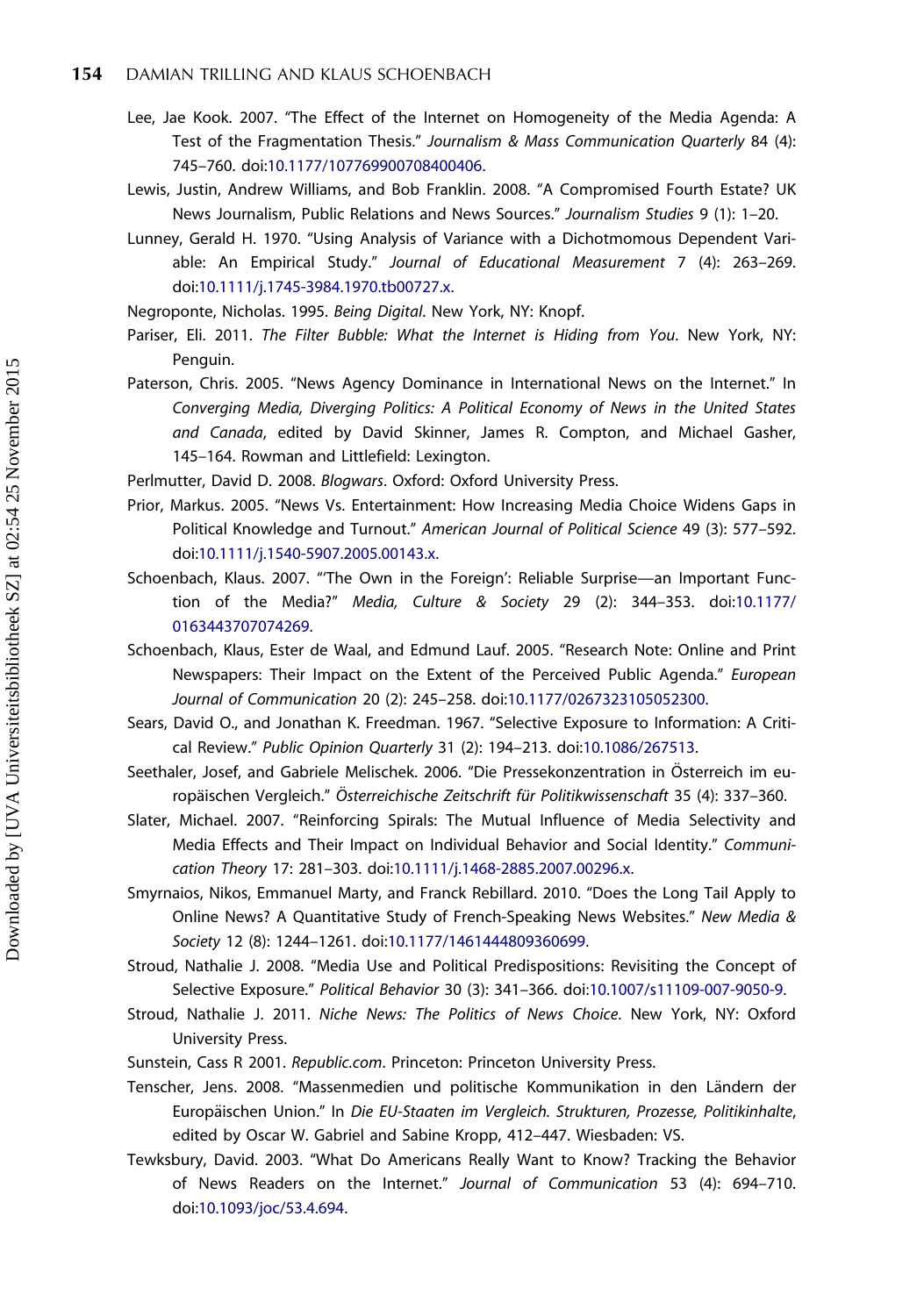- <span id="page-16-0"></span>Tewksbury, David. 2005. "The Seeds of Audience Fragmentation: Specialization in the Use of Online News Sites." Journal of Broadcasting & Electronic Media 49 (3): 332–348. doi[:10.1207/s15506878jobem4903\\_5](http://dx.doi.org/10.1207/s15506878jobem4903_5).
- Trilling, Damian, and Klaus Schoenbach. 2013. "Patterns of News Consumption in Austria: How Fragmented Are They?" International Journal of Communication 7: 929–953.
- Van der Meer, Tom, Rozemarijn Lubbe, Erika van Elsas, Martin Elff, and Wouter van der Brug. 2012. "Bounded Volatility in the Dutch Electoral Battlefield: A Panel Study on the Structure of Changing Vote Intentions in the Netherlands during 2006–2010." Acta Politica 47 (4): 333–355. doi:[10.1057/ap.2012.5](http://dx.doi.org/10.1057/ap.2012.5).
- Webster, James G. 2011. "The Duality of Media: A Structurational Theory of Public Attention." Communication Theory 21 (1): 43–66. doi[:10.1111/j.1468-2885.2010.01375.x.](http://dx.doi.org/10.1111/j.1468-2885.2010.01375.x)
- Webster, James G., and Thomas B. Ksiazek. 2012. "The Dynamics of Audience Fragmentation: Public Attention in an Age of Digital Media." Journal of Communication 62 (1): 39–56. doi[:10.1111/j.1460-2466.2011.01616.x.](http://dx.doi.org/10.1111/j.1460-2466.2011.01616.x)
- Zaller, John R. 1992. The Nature and Origins of Mass Opinion. Cambridge: Cambridge University Press.
- Zillmann, Dolf, and Jennings Bryant (eds.). 1985. Selective Exposure to Communication. Hillsdale: Erlbaum.

#### Appendix A

#### A1. Descriptive Statistics of Survey Variables

| Variable                                      | Mean | SD.  | Minimum | Maximum |
|-----------------------------------------------|------|------|---------|---------|
| Regular user of krone.at                      | 0.2  | 0.4  | 0       |         |
| Regular user of kleinezeitung.at              | 0.1  | 0.3  |         |         |
| Regular user of kurier.at                     | 0.09 | 0.29 |         |         |
| Regular user of derstandard.at                | 0.1  | 0.3  |         |         |
| Regular user of diepresse.com                 | 0.05 | 0.23 |         |         |
| Regular user of news.at                       | 0.09 | 0.29 |         |         |
| Regular user of orf.at (including subdomains) | 0.29 | 0.45 |         |         |
| Regular user of gmx.at (for news)             | 0.19 | 0.39 |         |         |
| Regular user of news.google.at                | 0.11 | 0.32 |         |         |
| Interest in politics                          | 3.84 | 1.4  |         |         |
| Interest in economy                           | 4.07 | 1.48 |         |         |
| Interest in societal issues                   | 4.43 | 1.3  |         |         |
| Interest in crime                             | 4.49 | 1.62 |         |         |
| Interest in sports                            | 3.74 | 2.02 |         |         |
| Interest in culture                           | 3.63 | 1.69 |         |         |
| Interest in soft topics                       | 3.33 | 1.76 |         |         |
| Political orientation                         | 5.6  | 2.15 |         |         |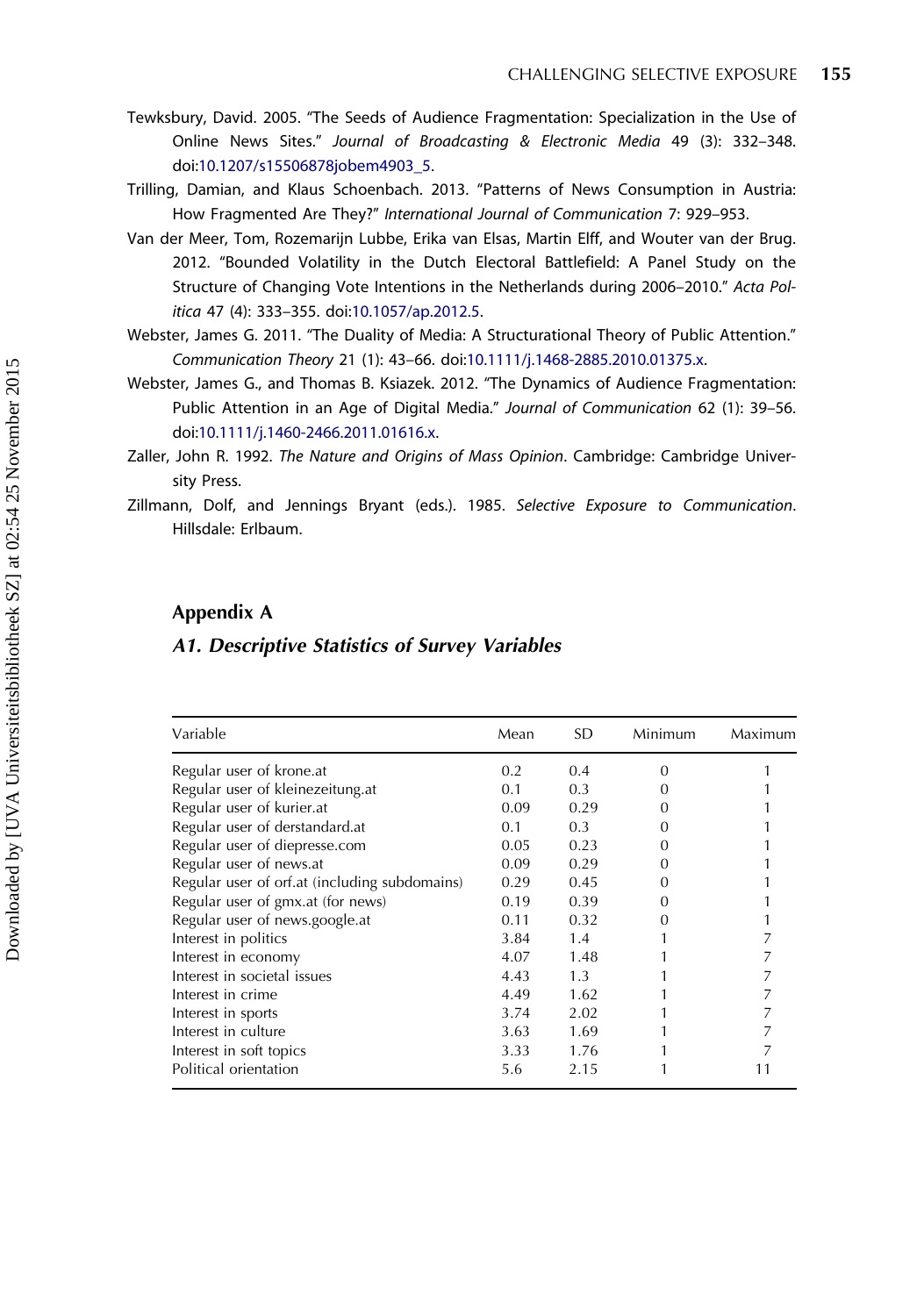#### A2. Topic Categories in the Content Analysis

1xx Politics.

- 11x Domestic affairs.
	- 111 Political parties and elections.
	- 112 Health-care policy.
	- 113 Internal security.
	- 119 Domestic policy—other.
- 120 Foreign affairs.
	- 125 Military interventions.
- 130 EU politics.
- 140 Politics without Austrian involvement, politics of other countries.
- 145 War, terror, armed conflicts.
- 150 Local politics.
- 160 Politics on regional or state level.
- 199 Politics—other.
- 2xx Economy.
	- 210 Austrian economy general.
	- 220 Social affairs (pensions, social infurances, etc.).
	- 230 Transport and infrastructure.
	- 240 Specific companies.
	- 250 Global economy.
	- 260 Economic crisis.
	- 299 Economics—other.
- 3xx Other societal issues.
	- 310 Nature and environment.
	- 320 Integration (foreigners in Austria).
	- 330 Education.
	- 335 Science.
- 340 Protests and social movements.
- 399 Other societal issue.
- 400 Crime.
- 410 Corruption.
- 450 Disasters and accidents.
- 480 Humanitarian disasters.

500 Sport.

- 600 Culture (theater, film, music, literature).
- 7xx Soft topics.
	- 710 Showbusiness (VIPs, stars).
	- 720 Curiosities.
	- 730 Service, consumer topics.
	- 740 Event calendar.
	- 799 Soft topics—other.
- 999 Not determinable.